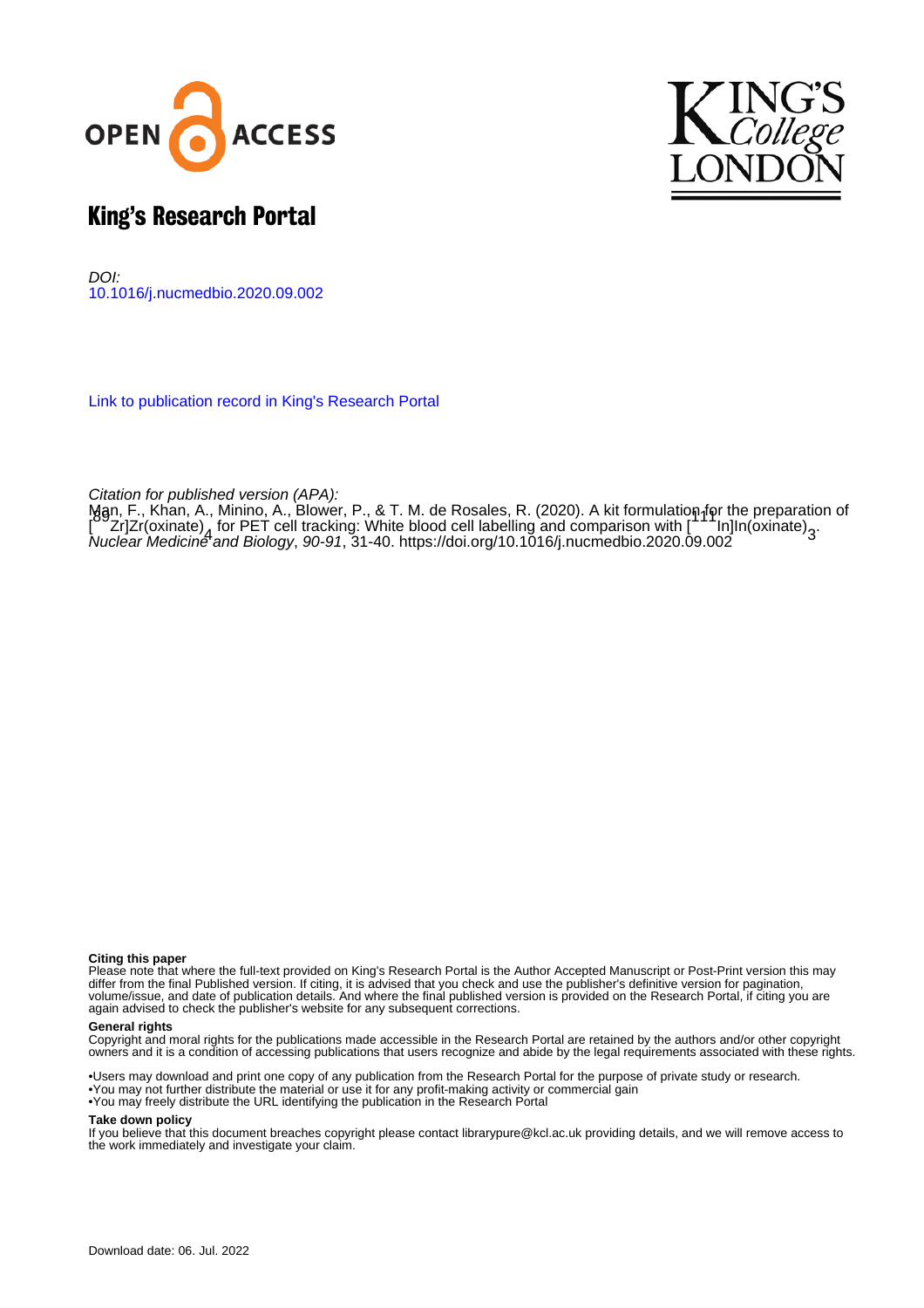# **A kit formulation for the preparation of [89Zr]Zr(oxinate)4 for PET cell tracking: White blood cell labelling and comparison with [111In]In(oxinate)3**

Francis Man<sup>1\*</sup>, Azalea Khan<sup>1</sup>, Amaia Minino<sup>1</sup>, Philip J. Blower<sup>1</sup>, Rafael T. M. de Rosales<sup>1\*</sup>

**Abbreviated title**: [ 89Zr]Zr-oxine kit for cell radiolabelling

**Manuscript category**: Research Article

## **Author affiliations**:

<sup>1</sup> School of Biomedical Engineering & Imaging Sciences, King's College London, London SE1 7EH, UK

## \***Corresponding authors**:

Francis Man, PhD. School of Biomedical Engineering & Imaging Sciences, King's College London, St Thomas' Hospital, Westminster Bridge Road, London, SE1 7EH, UK. Telephone: +44(0)20 718 88382. E-mail: francis.man@kcl.ac.uk

Rafael T. M. de Rosales, PhD. School of Biomedical Engineering & Imaging Sciences, King's College London, St Thomas' Hospital, Westminster Bridge Road, London, SE1 7EH, UK. Telephone: +44(0)20 718 88370. E-mail: rafael.torres@kcl.ac.uk

#### **Abstract**:

**Background:** Advances in immunology and cell-based therapies are creating a need to track individual cell types, such asimmune cells(neutrophils, eosinophils, chimeric antigen receptor (CAR) T cells, etc.) and stem cells. As the fate of administered cells remains largely unknown, nuclear imaging could determine the migration and survival of cells in patients. [<sup>89</sup>Zr]Zr(oxinate)<sub>4</sub>, or [<sup>89</sup>Zr]Zr-oxine, is a radiotracer for positron emission tomography (PET) that has been evaluated in preclinical models of cell tracking and could improve on [<sup>111</sup>In]In-oxine, the current gold standard radiotracer for cell tracking by scintigraphy and single-photon emission computed tomography (SPECT), because of the better sensitivity, spatial resolution and quantification of PET. However, a clinically usable formulation of [<sup>89</sup>Zr]Zr-oxine is lacking. This study demonstrates a 1-step procedure for preparing [<sup>89</sup>Zr]Zr-oxine and evaluates it against [<sup>111</sup>In]In-oxine in white blood cell (WBC) labelling.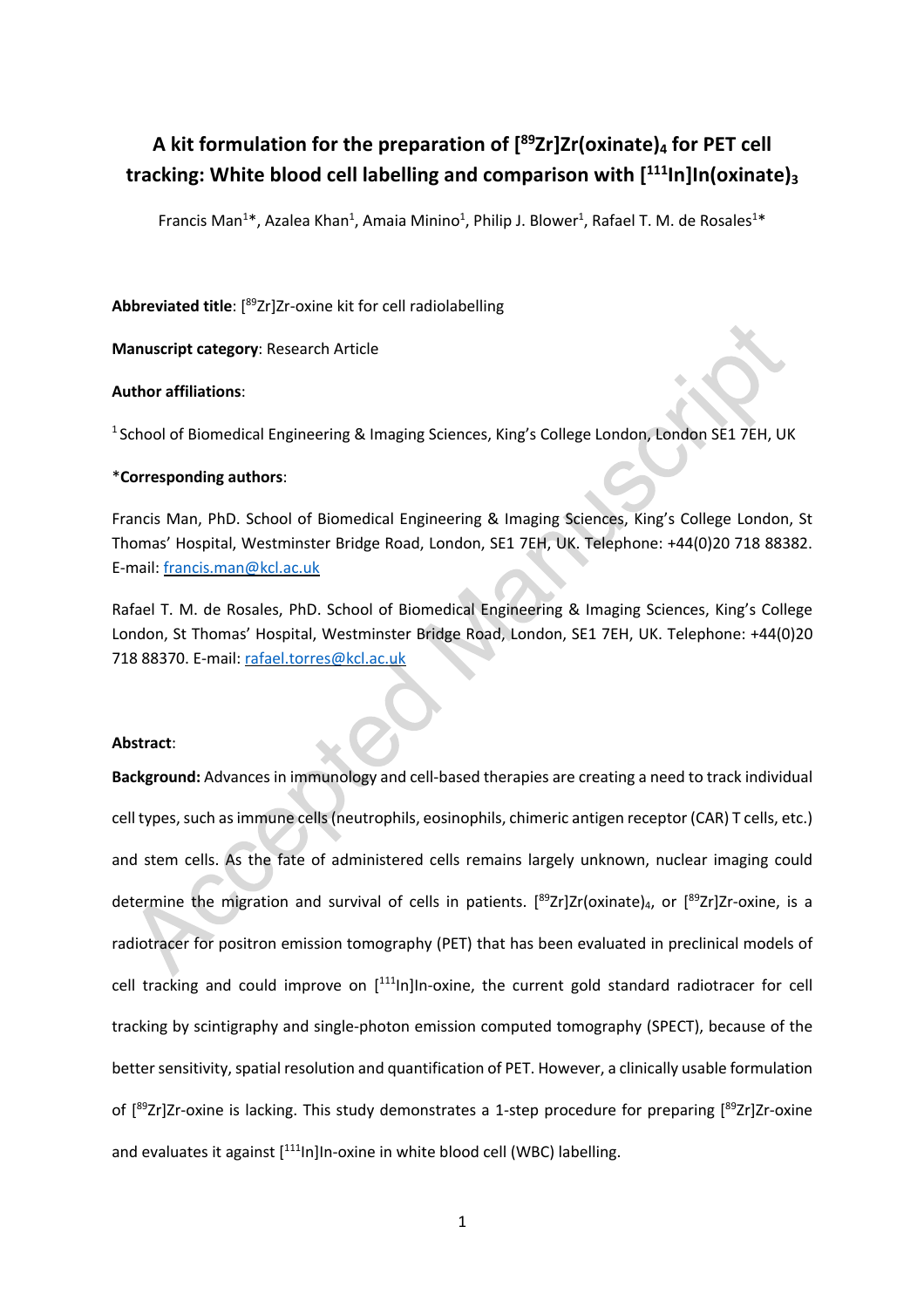Methods: Commercial [<sup>89</sup>Zr]Zr-oxalate was added to a formulation containing oxine, a buffering agent, a base and a surfactant or organic solvent. WBC isolated from 10 human volunteers were radiolabelled with [<sup>89</sup>Zr]Zr-oxine following a clinical radiolabelling protocol. Labelling efficiency, cell viability, chemotaxis and DNA damage were evaluated *in vitro*, in an intra-individual comparison against [<sup>111</sup>In]In-oxine.

Results: An optimised formulation of [<sup>89</sup>Zr]Zr-oxine containing oxine, polysorbate 80 and 4-(2hydroxyethyl)-1-piperazineethanesulfonic acid (HEPES) was developed. This enabled 1-step radiolabelling of oxine with commercial [<sup>89</sup>Zr]Zr-oxalate (0.1-25 MBq) in 5 min and radiotracer stability for 1 week. WBC labelling efficiency was 48.7±6.3%, compared to 89.1±9.5% (P<0.0001, n=10) for [<sup>111</sup>In]In-oxine. Intracellular retention of <sup>89</sup>Zr and cell viability after radiolabelling were comparable to  $^{111}$ In. There were no significant differences in leukocyte chemotaxis or DNA damage between [ $^{89}Zr$ ]Zroxine or [<sup>111</sup>In]In-oxine.

**Conclusions, Advances in Knowledge and Implications for Patient Care:** Our results demonstrate that [<sup>89</sup>Zr]Zr-oxine is a suitable PET alternative to [<sup>111</sup>ln]In-oxine for WBC imaging. Our formulation allows rapid, stable, high-yield, single-step preparation of [<sup>89</sup>Zr]Zr-oxine from commercially available <sup>89</sup>Zr. This will facilitate the clinical translation of cell tracking using [<sup>89</sup>Zr]Zr-oxine.

**Keywords**: zirconium-89, cell tracking, PET, nanomedicine, CAR-T, cell therapy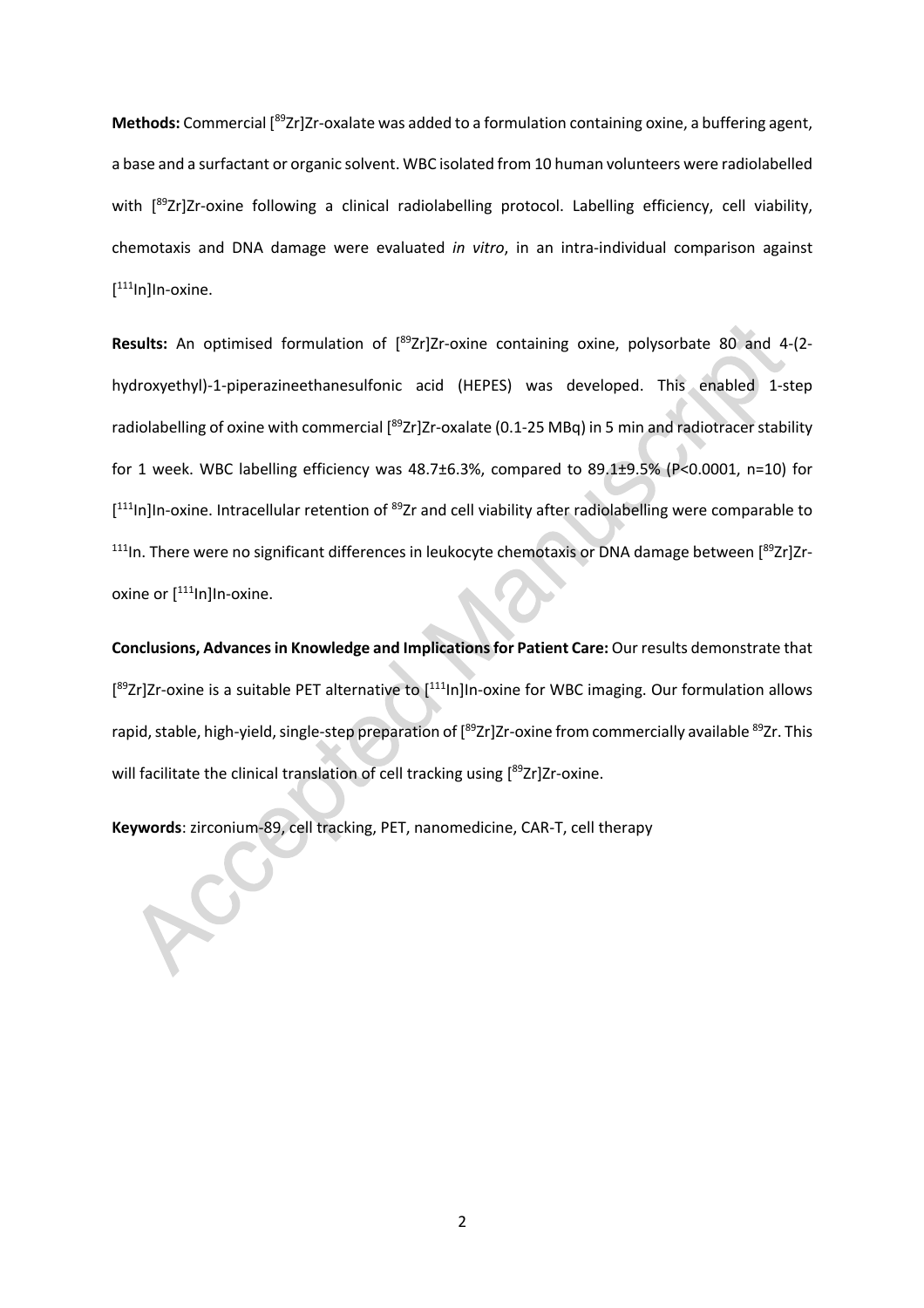#### **Background**:

Recent developments in immunology and cell-based therapies are creating a need to track the migration of individual cell types. For example, neutrophils and eosinophils in asthma and chronic obstructive pulmonary disease were shown to have different distribution patterns [1–4], and there is considerable interest in tracking T-cells [5–7] and dendritic cells [8] in cancer and auto-immune diseases, or stem cells in regenerative medicine [9]. There is an emerging consensus [10,11], accompanied by recognition by drug regulators [12], that development and trials of cell-based therapies should be accompanied by methods to determine the location, survival, proliferation and differentiation of administered cells both in animal models and human subjects. Imaging the *in vivo* trafficking of cells radiolabelled prior to administration is a clinically acceptable, informative, noninvasive approach that can be used in human subjects, is not limited by depth and requires no biopsy. Gamma scintigraphy, and more recently single-photon emission computed tomography (SPECT), with autologous leukocytes labelled with gamma-emitting radionuclides (<sup>111</sup>In, <sup>99m</sup>Tc) has been a routine part of nuclear medicine since the 1970s [13] to detect sites of infection and/or inflammation [14,15]. Further developments in cell-based therapies [9,16–19] will require detection of small lesions and low numbers of cells, as well as better quantification, all of which could be achieved by positron emission tomography (PET).

Several positron-emitting radionuclides and radiotracers have been evaluated for cell tracking. The short half-lives of  $^{68}$ Ga (68 min) [20] and  $^{18}F$  (110 min) allow tracking only over brief periods, with 2-deoxy-2-[<sup>18</sup>F]fluoro-D-glucose ([<sup>18</sup>F]FDG) in particular suffering from rapid efflux and variable labelling efficiencies [21–23]. <sup>64</sup>Cu has a longer half-life (12.7 h) and can be efficiently be incorporated into cells using lipophilic tracers [6,24–26], but also suffers from rapid efflux from labelled cells. Zirconium-89 (<sup>89</sup>Zr) is a long half-life positron emitter (t<sub>1/2</sub> = 78.4 h,  $\beta^*$ : 23%) that could meet the need for cell tracking over longer (7 days or more), more biologically relevant periods [27]. It is commercially available for clinical use and is now commonly used for PET imaging of monoclonal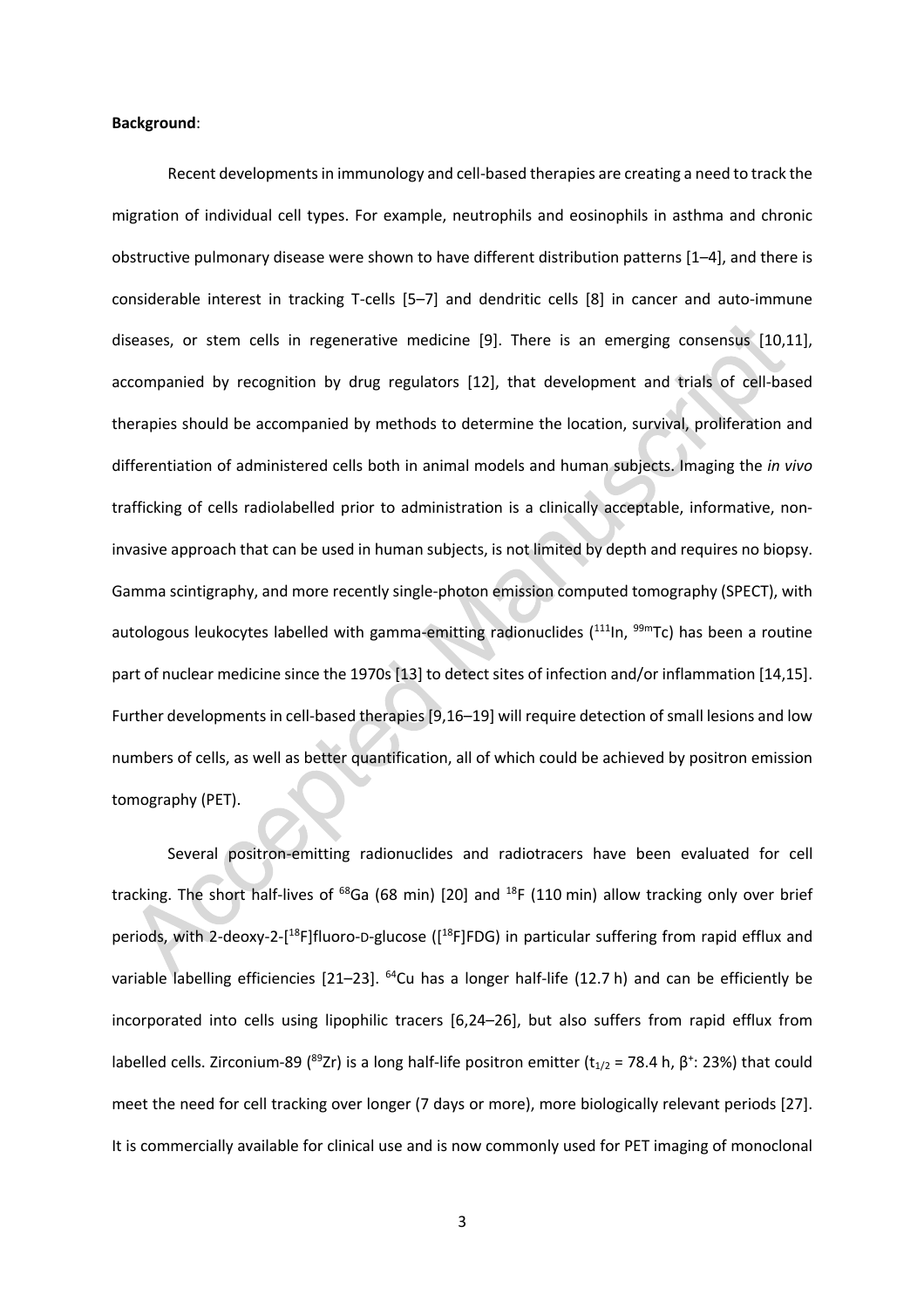antibody distribution in humans [28]. A method for using zirconium-89 for cell labelling that is highly analogous to [<sup>111</sup>ln]In-oxine, has recently emerged [29–31]. [<sup>89</sup>Zr]Zr-oxine has been shown to label various cell types including tumour cell lines [27,29,30], bone marrow and dendritic cells [31–33], therapeutic T cells [34–36], and stem cells [37] as well as liposomes [38,39]. Its use to date has been in preclinical contexts only.

One of the main obstacles to the use of  $[^{89}Zr]Zr$ -oxine-labelled cells in the clinic is its cumbersome synthesis and the absence of a simple one-step formulation ("kit"), such as exists for [<sup>99m</sup>Tc]Tc-D,L-hexamethylene-propyleneamine oxime ([<sup>99m</sup>Tc]Tc-HMPAO, [<sup>99m</sup>Tc]Tc-exametazime). This greatly restricts its clinical translation and commercial appeal for routine use in clinical trials. Furthermore, while some studies have investigated the effect of [89Zr]Zr-oxine labelling on cell function [34,35], only one preclinical study has directly compared [<sup>89</sup>Zr]Zr-oxine to the gold standard [<sup>111</sup>In]In-oxine [30]. Here we present the first kit formulation, and a simple, good manufacturing practices (GMP)-compliant, clinically translatable protocol for using it for rapid, one-step preparation of [<sup>89</sup>Zr]Zr-oxine, [<sup>64</sup>Cu]Cu-oxine and [<sup>68</sup>Ga]Ga-oxine for radiopharmaceutical applications, which will greatly enhance access of hospitals to cell tracking by PET in clinical diagnosis and trials of cell-based therapy. We demonstrate its application in radiolabelling human white blood cells (WBC) with [<sup>89</sup>Zr]Zroxine following a clinical protocol and provide a direct, intra-individual comparison with [<sup>111</sup>ln]Inoxine.

## **Materials and Methods**

Unless otherwise indicated, reagents were obtained from Sigma-Aldrich and used without further purification. 8-hydroxyquinoline was obtained in ACS reagent grade, >99% purity. No-carrieradded, GMP-grade zirconium-89 (> 150 MBq/nmol; BV Cyclotron, VU Amsterdam, NL) was purchased from PerkinElmer as  $[{}^{89}Zr]Zr$ -oxalate in 1 M oxalic acid.  $[{}^{111}$ In]InCl<sub>3</sub> in 0.1 M HCl was purchased from Curium, UK. [<sup>68</sup>Ga]GaCl<sub>3</sub> was eluted with 0.1 M HCl from a TiO<sub>2</sub>-based <sup>68</sup>Ge/<sup>68</sup>Ga generator (IGG-100, Eckert & Ziegler). Copper-64 was prepared by  $^{64}$ Ni(p,n) $^{64}$ Cu nuclear reaction on a CTI RDS 112 11 MeV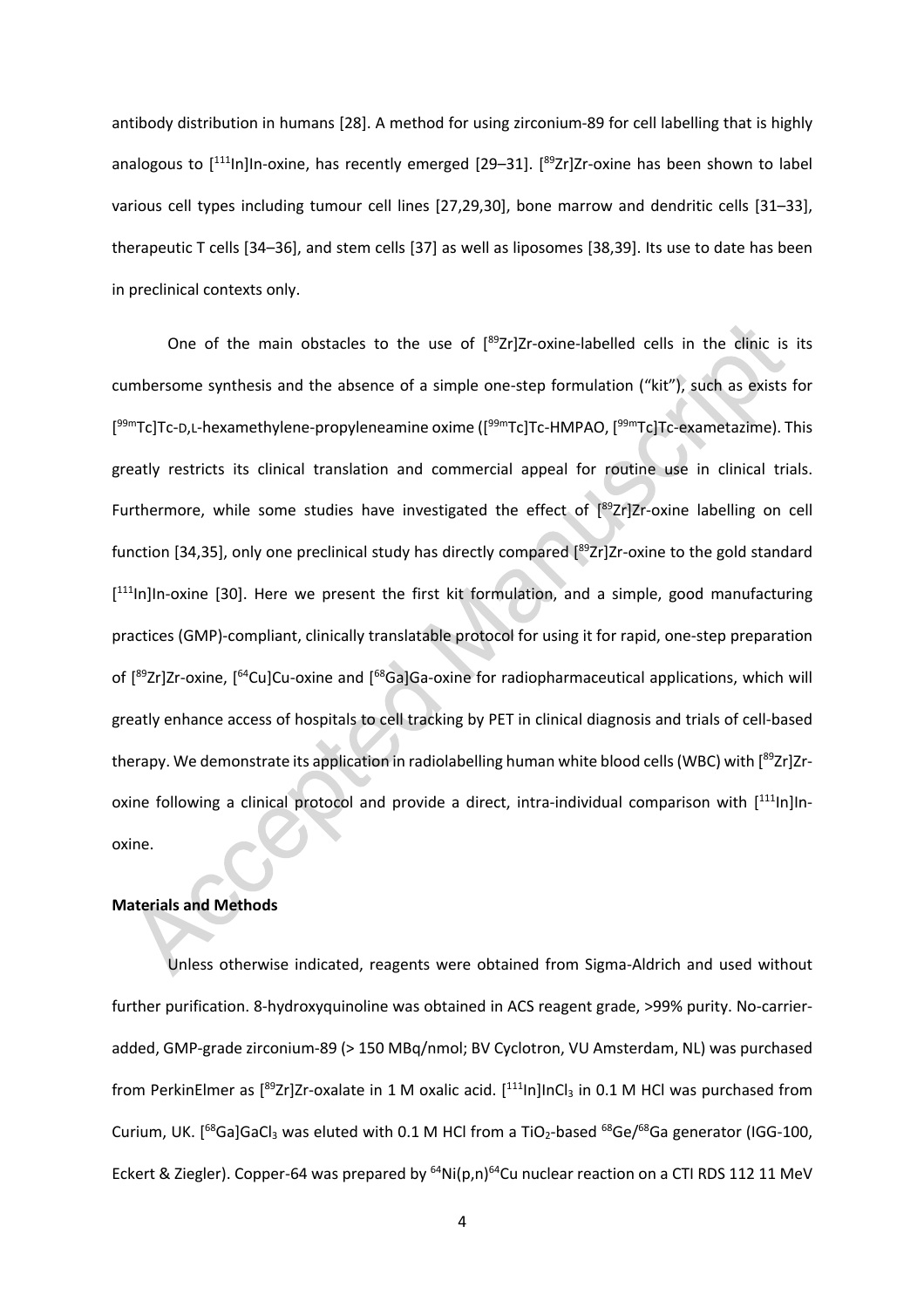cyclotron as previously described [40]. Hydroxyethylstarch (HES200/0.5) was obtained from Carbosynth. Polysorbate 80 was obtained from Alfa Aesar. pH values were measured with a SevenCompact (Mettler-Toledo, UK) pH metre. Chemotaxis plates(polycarbonate membrane, 3.2 mm diameter, 5 μm pore size; ChemoTx® #101-5) were obtained from Neuroprobe. *N*-formylmethionylleucyl-phenylalanine (fMLP) was obtained from Santa Cruz Biotechnology. Antibodies were obtained from Miltenyi Biotec unless otherwise specified.

#### **Kit formulation and quality control (QC)**

Step-by-step instructions for preparing the kit formulation of [<sup>89</sup>Zr]Zr-oxine are provided in the Supplementary Material. Briefly, a solution containing 8-hydroxyquinoline (oxine; final concentration 0.5 mg/mL), HEPES (final concentration 1 M) and polysorbate 80 (final concentration 1 mg/mL) in ultrapure H<sub>2</sub>O was adjusted to pH 7.9-8.0 with aqueous NaOH. The resulting solution was filtered through a 0.2 μm membrane (Millipore), dispensed in 100 μL aliquots in sterile glass vials and stored at RT in the dark or freeze-dried and reconstituted later with 0.1-1 mL H<sub>2</sub>O. Alternative formulations were obtained by using NaHCO<sub>3</sub> instead of NaOH, varying the amount of polysorbate 80 or substituting polysorbate 80 with EtOH (5% final concentration). [<sup>89</sup>Zr]Zr-oxalate (0.5-25 MBq, provided at 1.0-1.5 MBq/µL on reference day) in 1 M oxalic acid was added to the formulation and left at RT for 5 min before use. [<sup>89</sup>Zr]ZrCl<sub>4</sub> was obtained by loading commercial [<sup>89</sup>Zr]Zr-oxalate onto a Sep-Pak Light Plus QMA cartridge (Waters #WAT023525), washing the cartridge with 10 mL H<sub>2</sub>O, and eluting with 500 μL of 1 M HCl [41]. The commercial  $[$ <sup>111</sup>ln]In-oxine product [42] contains 50 μg 8hydroxyquinoline, 100 μg polysorbate 80, 6 mg HEPES and 7.5 mg NaCl in a volume of 1000 µL, at a pH of 6.5-7.5. To keep labelling volumes equal to the [<sup>89</sup>Zr]Zr-oxine formulation when using [<sup>111</sup>ln]Inoxine, a 10× concentrated solution (adjusted to pH 7 with 10 M NaOH) was prepared, containing 50 μg 8-hydroxyquinoline, 100 μg polysorbate 80, 6 mg HEPES and 7.5 mg NaCl in a volume of 100 μL. <sup>111</sup>ln in 0.1 M HCl (40-60 µL, 20-25 MBq) was added and left for 15 min at RT.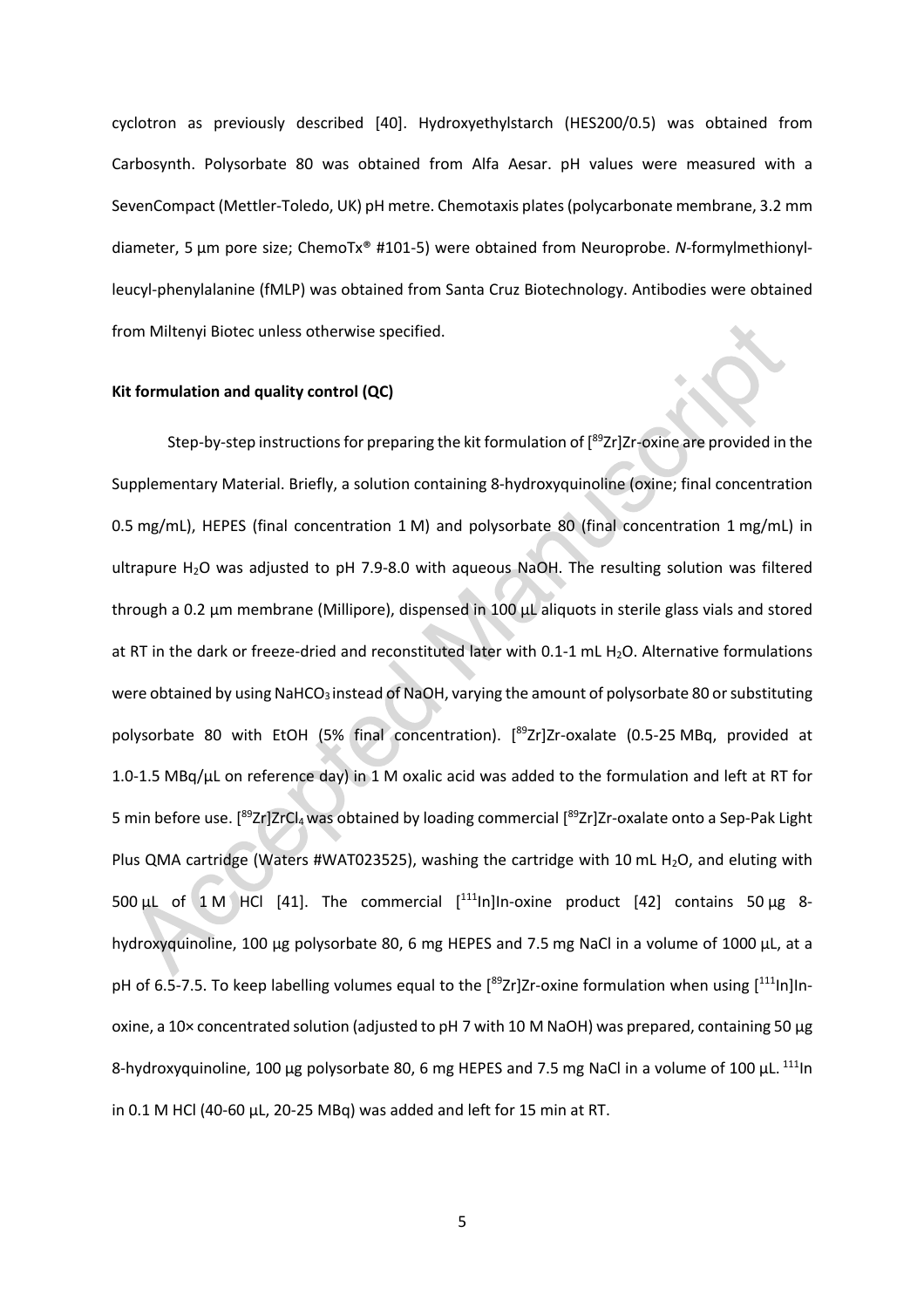Product formation was confirmed by radio thin-layer chromatography (radioTLC) on instant TLC (ITLC)-SG paper (Macherey-Nagel) or Whatman no.1 paper (GE Healthcare) using 100% ethyl acetate (EtOAc) asthe mobile phase. ITLC plates were read using a Mini-Scan™ radioTLC linear scanner (LabLogic Systems) equipped with a  $\beta^+$  probe (LabLogic B-FC-3600). Radiochemical purity of the final product was calculated as the activity associated with the [89Zr]Zr-oxine peak as a percentage of the total detected activity on the chromatogram.

To study the recovery of radiotracer from the vial, 10 μL aliquots were taken immediately after addition of [<sup>89</sup>Zr]Zr-oxalate and after 15, 30, 60, 120 min, 24, 48, 72 and 168 h. The aliquots were gamma-counted 7 days after addition of [<sup>89</sup>Zr]Zr-oxalate and percentage recovery determined as the counts in each sample divided by the counts in the sample taken immediately after addition. For stability studies, samples were left at room temperature (RT) in the dark and analysed by radioTLC over 7 days. A diluted kit was obtained by further adding 900  $\mu$ L H<sub>2</sub>O 5 min after addition of [<sup>89</sup>Zr]Zroxalate to the kit formulation.

The partition coefficient (logD) of the  $[892r]Zr$ -oxine and  $[111]$ In-oxine formulations was determined by adding 10 µL (approx. 1 MBq) of each formulation to 1 mL of a 50:50 presaturated mixture of either 1-octanol and water or 1-octanol and phosphate-buffered saline (PBS), then vortexing for 5 min. Phase separation was then accelerated by brief centrifugation. 100 µL were taken from each phase and gamma-counted.

# **Cell isolation**

White blood cell isolation was performed in accordance with guidelines for radiolabelling WBC with [<sup>99m</sup>Tc]Tc-exametazime and [<sup>111</sup>In]In-oxine [43,44]. Briefly, peripheral venous blood (50-55 mL) was collected from healthy, male (n = 5) and female (n = 5) donors aged 22-32, in anticoagulant citrate dextrose solution A (ACD-A) blood collection tubes (BD Vacutainer #366645) using 20G needles, on two separate occasions for each donor. Cell-free plasma (CFP) was obtained by centrifuging 10-15 mL blood at 2000 g for 10 min. For WBC isolation, 45 mL blood was mixed with 7 mL of HES200/0.5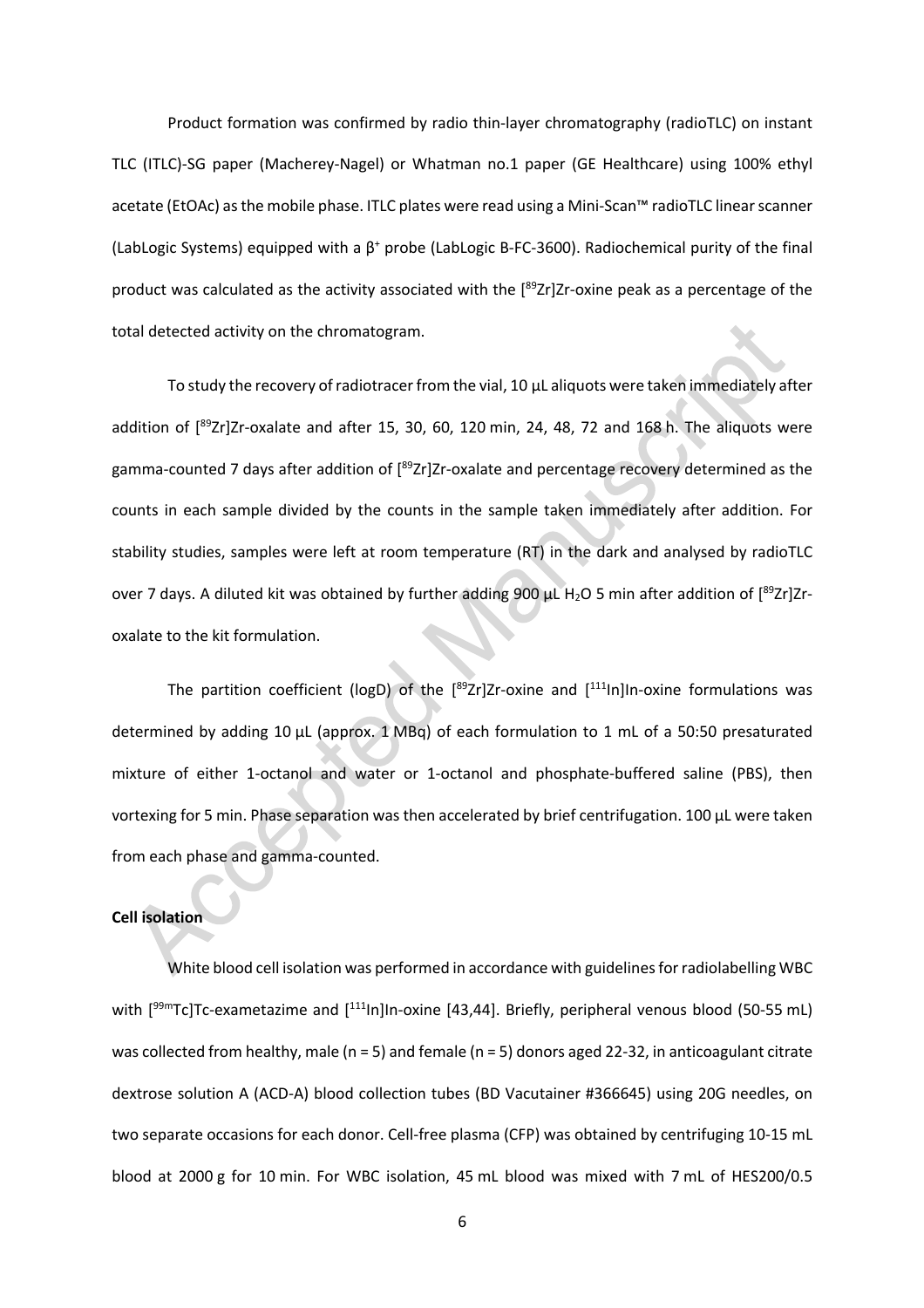(10% wt./vol. in sterile saline) and centrifuged at 8 g for 45 min at room temperature. Platelets were depleted by washing the WBC layer twice with  $Ca^{2+}/Mg^{2+}$ -free PBS (with 10 min centrifugation at 150 g). The remaining cell pellet was re-suspended in 3 mL PBS for radiolabelling.

# **Cell labelling: Labelling efficiency (LE), retention, viability**

To WBC (1.6-4.8×10<sup>8</sup>) resuspended in 3 mL PBS, 100  $\mu$ L of optimised [<sup>89</sup>Zr]Zr(oxinate)<sub>4</sub> formulation (50 µg oxine, 18-21 MBq <sup>89</sup>Zr) or 100 µL of 10× concentrated [<sup>111</sup>In]In(oxinate)<sub>3</sub> formulation (50 µg oxine; 18-24 MBq <sup>111</sup>ln) were added. Cells were incubated for 20 min at RT with gentle swirling every 5 min. As an additional control, an aliquot of WBC was incubated with PBS only. Cells were then diluted with 50 mL PBS and centrifuged at 200 g for 10 min. Supernatants and cell pellets were measured in a dose calibrator (CRC-25R, Capintec). The cells were suspended in CFP or assay medium (RPMI-1640 supplemented with 1% human serum, 2 mM L-glutamine, 100 U/mL penicillin and 100 µg/mL streptomycin) for further experiments. Viability was assessed using the Trypan Blue dye exclusion method. Cell labelling efficiency (LE%) was calculated as:

 $LE(\%) = \frac{\text{activity of cell fraction}}{\text{activity of cell fraction} + \text{activity of combined supernatants}}$ 

For radiotracer retention studies, radiolabelled WBC were suspended in autologous CFP, in triplicate in a 24-well plate and incubated at 37 °C. Cells were collected after 4 h or 24 h and viability was determined as above. Cells were diluted with PBS, centrifuged at 200 g for 10 min, and supernatants and pellets were measured in a dose calibrator to determine retention using the formula above.

#### **Chemotaxis assay**

After radiolabelling, cell pellets were subjected to red blood cell (RBC) lysis by hypotonic shock. Cells were resuspended in 4.5 mL cold  $H_2O$  for 30 s, after which isotonicity was restored by addition of 0.5 mL 10× PBS. Lysed RBC were removed by centrifugation and the remaining WBC were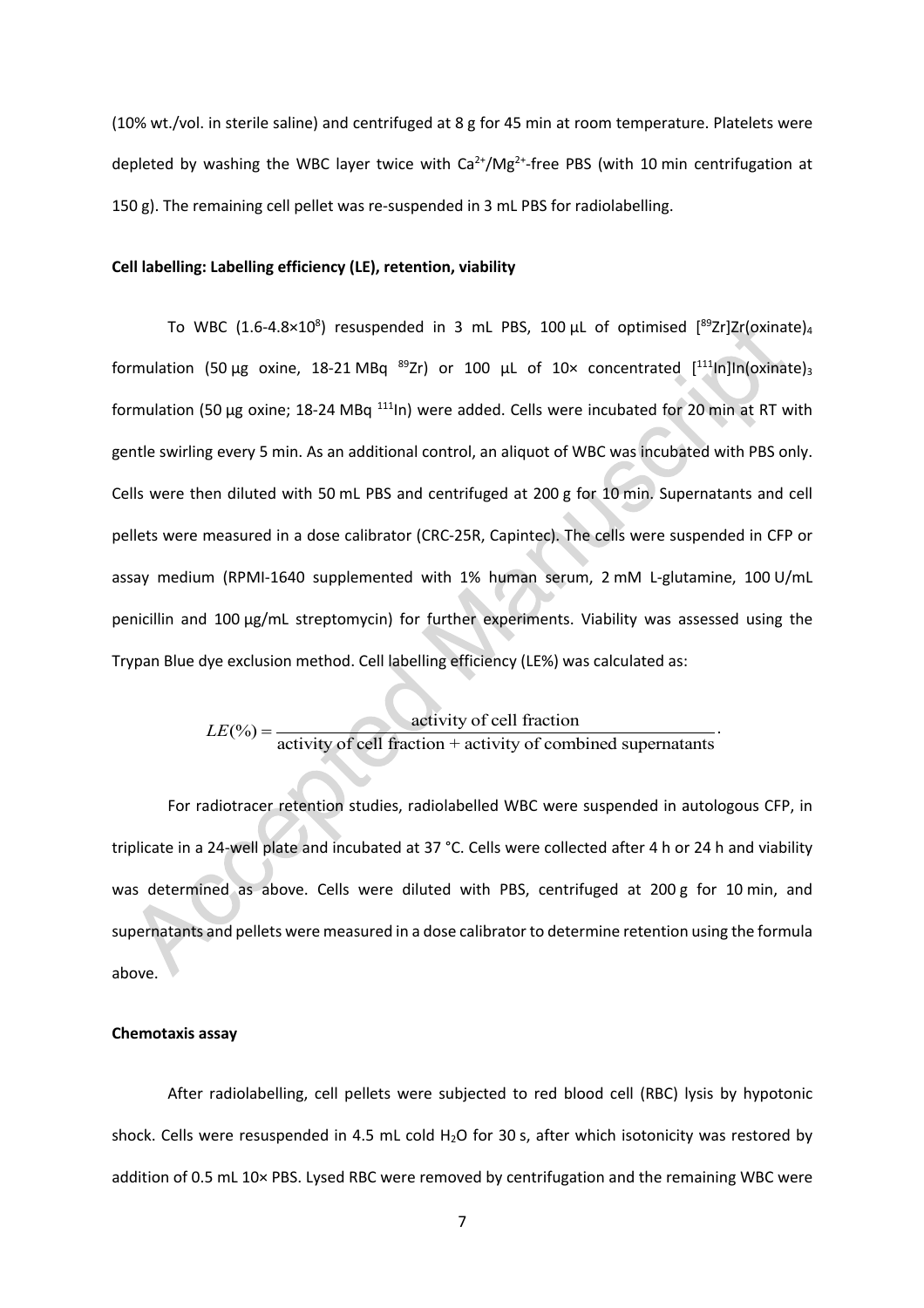resuspended in assay medium at  $3.5 \times 10^6$  cells/mL. The bottom wells of a chemotaxis plate were filled with 30 µL of assay medium, with or without 10 nM fMLP. On the top wells, 20 µL of cell suspension were then plated in triplicate and incubated for 45 min at 37 °C. Remaining cells in the top wells were removed, replaced by 40 µL of 5 mM EDTA in PBS to detach cells adhering to the membrane and the plate was incubated for 30 min at 4 °C. The top wells were emptied, the plate was centrifuged at 150 g for 5 min and the cells in the bottom wells were counted using a haemocytometer. The chemotaxis index (CI) was calculated by dividing the number of WBC in the wells containing fMLP by the number of WBC in the wells containing medium only.

#### **DNA damage**

WBC labelled with [<sup>89</sup>Zr]Zr-oxine or [<sup>111</sup>In]In-oxine or treated with PBS only were suspended in assay medium, seeded onto poly-L-lysine-coated coverslips and incubated for 30 min at 37 °C. Fixation and staining for γH2AX were performed as previously described [35]. Briefly, the cells were fixed and permeabilised with 3.7% formalin, 0.5% Triton X-100 and 0.5% IGEPAL® CA-630 in PBS. Staining was performed with an anti-γH2AX (Ser139) mouse mAb (1:1600; JBW301, Merck #05-636) and goat antimouse AF488-IgG (1:500; Jackson ImmunoResearch #115-545-062), followed by Hoechst 33342 for nuclei staining. Slides were imaged on an Eclipse Ti-E confocal microscope (Nikon) with a Plan Apo VC 60× oil DIC N2 objective (Nikon). Ten sections (0.4 μm thickness) were imaged. At least 30 nuclei/slide were imaged (2 slides/treatment). Maximal intensity projections of z-stacks were made using ImageJ v1.51p (http://imagej.nih.gov/ij). Nuclei and γH2AX foci were counted using CellProfiler v3.1.9 (http://cellprofiler.org) to determine the average numbers of γH2AX foci per nucleus in each image.

## **Flow-assisted cell sorting (FACS) of 89Zr-labelled WBC**

 $89Zr$ -labelled WBC were stained (15 min at 4 °C) with a combination of CD45-APC-Vio770 (#130-110-773), CD3-PE (REA613, #130-113-701), CD14-APC (#130-110-578), CD19-PE-Vio770 (REA675, #130-114-173) and CD16-FITC (REA423, #130-113-954) antibodies to sort samples into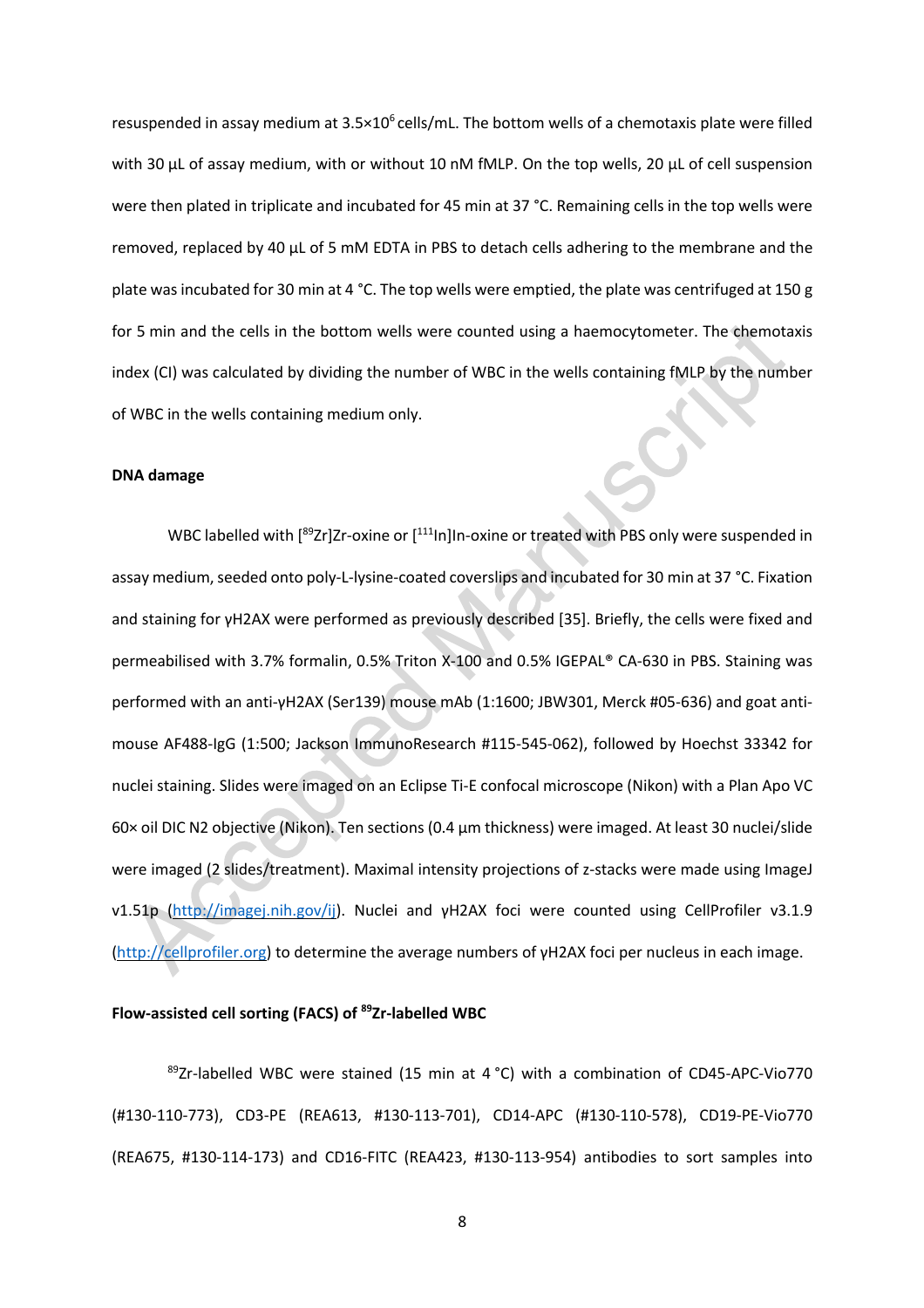neutrophils, eosinophils, monocytes, T cells and B cells, or CD45-APC-Vio770, CD2354a-FITC (REA175, #130-117-800) and CD41a-PE (REA386, #130-121-429) to sort red blood cells and platelets. Compensation settings were adjusted using beads (anti-REA MACS® Comp, #130-104-693). Samples were analysed and sorted on a FACSMelody instrument (BD Biosciences) equipped with blue (488 nm), yellow-green (521 nm) and red (633 nm) lasers. For each cell type, a determined number of events was collected, and the fractions were gamma-counted together with activity standards to determine the absolute amount of activity per cell.

#### **Statistical analysis**

Each subject provided WBC on two separate occasions (at least 1 week apart), once for [<sup>89</sup>Zr]Zr-oxine and once for [<sup>111</sup>In]In-oxine labelling, enabling differences between groups to be evaluated by Student's two-tailed, paired *t*-test or Wilcoxon's matched pairs signed-rank test, as appropriate. When additional factors were considered, analysis was performed using a repeatedmeasures Mixed Model (MM) in Prism v8.2 (GraphPad Software Inc.), with Tukey's correction for multiple pairwise comparisons unless otherwise specified. Exact significance values are reported in each figure.

#### **Results**

#### **QC method development**

To evaluate the radiochemical yield of [<sup>89</sup>Zr]Zr-oxine, we optimised a simple radiopharmaceutical QC method. Initial measures by radioTLC on silica-gel impregnated glass fibre (ITLC-SG) using ethyl acetate showed no migration of unchelated  $^{89}Zr$  (R<sub>f</sub> = 0, Fig. 1a), whereas [<sup>89</sup>Zr]Zr-oxine frequently showed marked streaking (Fig. 1c), possibly because the interaction of silanol groups with <sup>89</sup>Zr leads to the dissociation of the metastable [<sup>89</sup>Zr]Zr-oxine complex during migration. Therefore, ITLC-SG is not an acceptable support for the QC of this radiotracer. In contrast, TLC on Whatman no. 1 paper shows a clear separation between unchelated  $^{89}Zr$  (R<sub>f</sub> = 0, Fig. 1b) and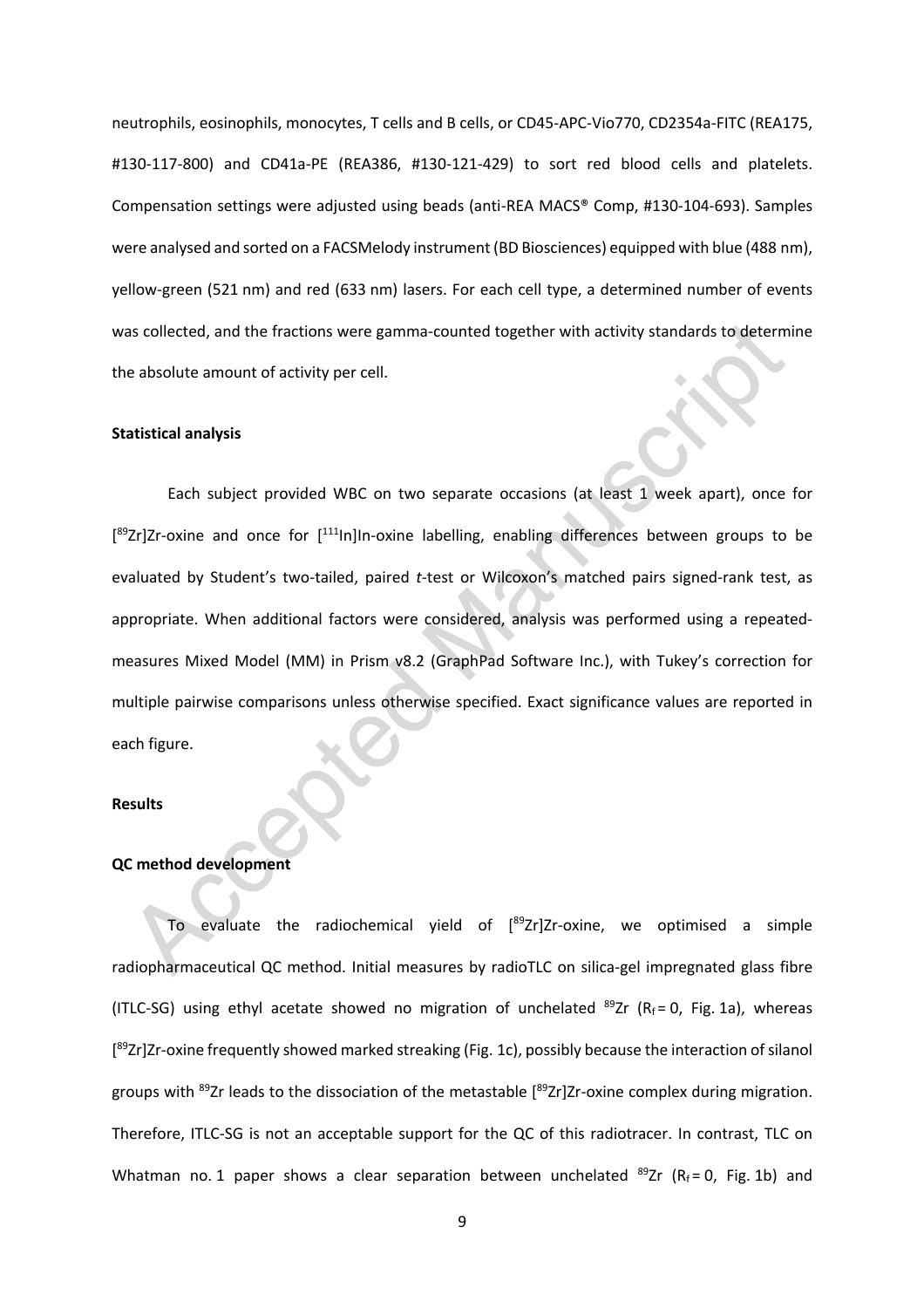$[$ <sup>89</sup>Zr]Zr-oxine (R<sub>f</sub> = 1, Fig. 1d). A strip length of 6 cm was found to provide clear separation between the two species, with a migration time of less than 8 min (Suppl. Fig. S1).

## **Kit formulation optimisation**

A kit formulation for [<sup>89</sup>Zr]Zr-oxine requires a base to neutralise the acidic solution of <sup>89</sup>Zr supplied and a buffer to maintain the solution at pH 7-8. It was found that 100 µL of HEPES-buffered formulation (containing 50 µg 8-hydroxyquinoline and 52.5 μmol NaOH) was capable of buffering ( $pH$  ≥ 7.0) a maximum of 18  $\mu$ L of  $[{}^{89}Zr]Zr$ -oxalate solution (153 mM oxalate in final product). [<sup>89</sup>Zr]Zr-oxine formulated in 1 M HEPES buffer (pH 7.9) was found to rapidly adhere to glass vessels, with only 46% of the added activity recoverable from the vial 15 min after addition of [<sup>89</sup>Zr]Zr-oxalate. Including 5% EtOH in the solution delayed this phenomenon but did not prevent it, with 46% recoverable activity after 1 h and less than 6% after 24 h (Fig. 2a). In contrast, addition of 1 mg/mL polysorbate 80 prevented adhesion to the glass vessel and resulted in 98.7% recovery of activity up to 1 week after addition of [<sup>89</sup>Zr]Zr-oxalate (Fig. 2a, 2b). Reducing the concentration of polysorbate 80 resulted in minor losses of product. Replacing NaOH with NaHCO<sub>3</sub> led to slower formation of [<sup>89</sup>Zr]Zr-oxine and reduced yields (Fig. 2c). The optimised formulation, a 100 µL solution at pH 7.9-8.0 containing 50 μg oxine, 1 M HEPES, NaOH and 1 mg/mL polysorbate 80, was stable for 7 days in concentrated format (Fig. 2d). The preparation and use of the kit formulation are schematically represented in Figure 3. Diluting the formulation to 1 mL with H<sub>2</sub>O after addition of  $[^{89}Zr]Zr$ -oxalate reduced the percentage of intact product from 92% to about 75% within 24-48 h. When using [<sup>89</sup>Zr]Zr-oxalate (1 M oxalic acid) as starting material, [<sup>89</sup>Zr]Zr-oxine was typically formed in 85-92% radiochemical yield (95% confidence interval, n=15) 5 min after addition of [<sup>89</sup>Zr]Zr-oxalate (Fig. 2e). Increasing the volume of [<sup>89</sup>Zr]Zr-oxalate up to a final oxalate concentration of 153 mM to account for <sup>89</sup>Zr decay did not affect the formation rate or final radiochemical yield of [<sup>89</sup>Zr]Zr-oxine (Fig. 2e). The percentage of "free", unchelated oxine in a 20 MBq batch of [<sup>89</sup>Zr]Zr-oxine was calculated to be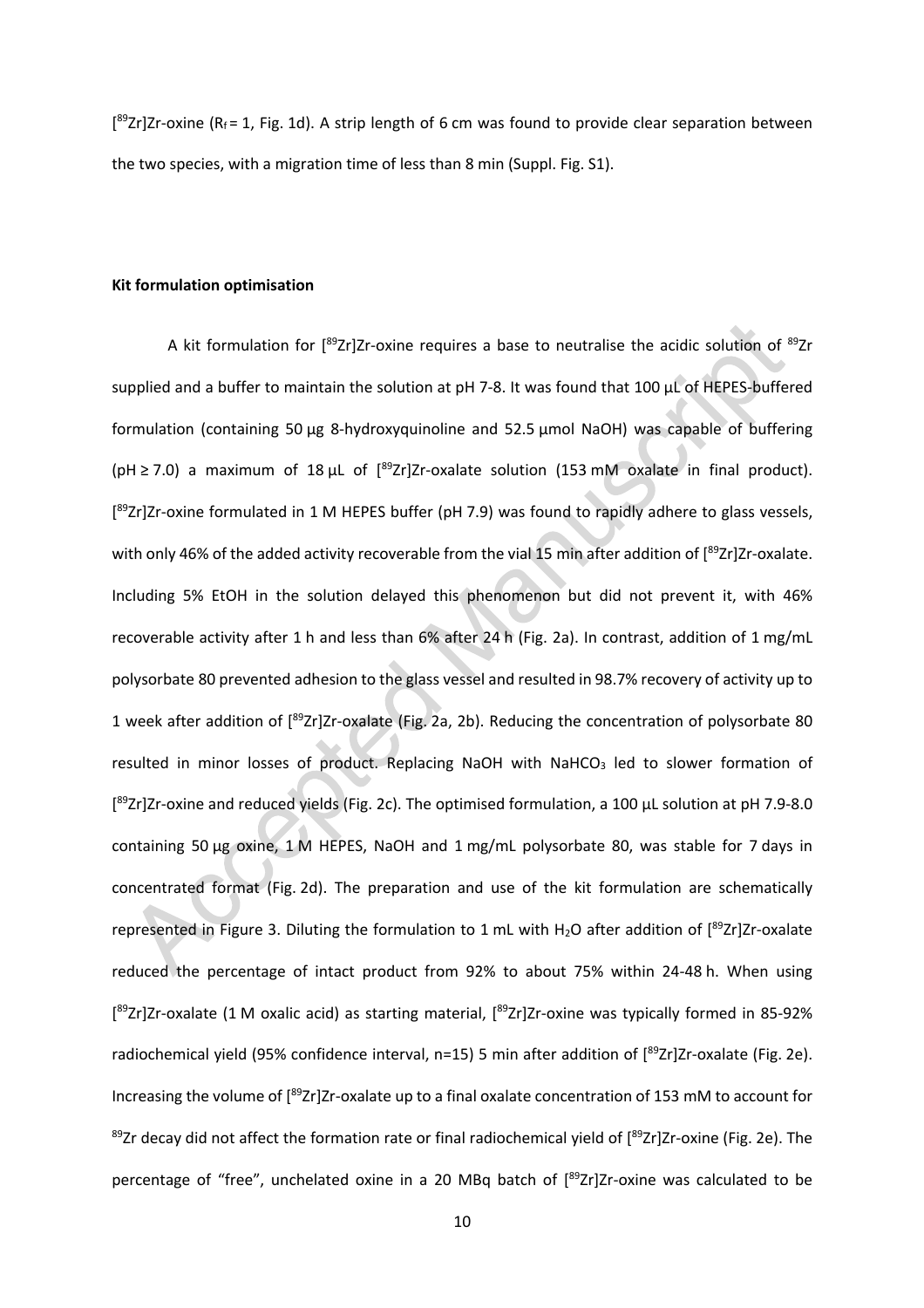>99.86% (Supplementary Material, Table S1). The partition coefficient of the formulated [<sup>89</sup>Zr]Zr-oxine was found to be 0.80±0.26 in water ([<sup>111</sup>In]In-oxine: 1.09±0.03, n=3, P=0.18) and 0.60±0.06 in PBS ([ 111In]In-oxine: 0.72±0.11, n=3, P=0.08; Suppl. Fig. S2).

As well as zirconium-89, the optimised oxine formulation was shown to form lipophilic complexes of oxine with gallium-68, copper-64 and indium-111 in high yield (Suppl. Fig. S3), and therefore may be useful for labelling cells or nanomedicines with these radionuclides.

## **Labelling efficiency and comparison with [ 111In]In-oxine**

A detailed standard operating procedure for labelling WBCs with the kit formulation of [<sup>89</sup>Zr]Zr-oxine is provided in the Supplementary Material. Using the optimised kit, we evaluated the labelling of human WBCs with [<sup>89</sup>Zr]Zr-oxine, in comparison with [<sup>111</sup>In]In-oxine formulated similarly to the commercial product [42]. WBCs were obtained from 10 healthy donors, following a clinical protocol for WBC labelling [44], and an intra-individual comparison of labelling with [<sup>89</sup>Zr]Zr-oxine and [<sup>111</sup>In]In-oxine was performed. In this study we have attempted to replicate real-world conditions as closely as possible, rather than standardise every single parameter (i.e. by using the same number of WBCs from each donor) or splitting WBC batches for labelling with each radiotracer. Labelling with each radiotracer was performed on separate occasions for each donor to comply with local ethical limits regarding blood donations.

The labelling efficiency of WBCs with [ 89Zr]Zr-oxine was 48.7 ± 6.3%, *c.f.* 89.1 ± 9.5% (P < 0.0001, n = 10) for  $[$ <sup>111</sup>ln]In-oxine (Fig. 4a), resulting in an average activity of 32.9 ± 9.2 kBq/10<sup>6</sup> cells for  $[^{89}Zr]Zr$ -oxine and 58.2 ± 26.1 kBq/10<sup>6</sup> cells for  $[^{111}$ In]In-oxine. Cellular retention of  $^{89}Zr$  was 91.4 ± 1.4% after 4 h incubation in autologous CFP and 86.6 ± 2.9% after 24 h (Fig. 4b), and cell viability was 99.4 ± 0.3% immediately after labelling, 97.0 ± 2.3% after 4 h and 92.6 ± 4.8% after 24 h (Fig. 4c). There were no significant differences in retention or viability between [<sup>89</sup>Zr]Zr-oxine and [<sup>111</sup>In]In-oxine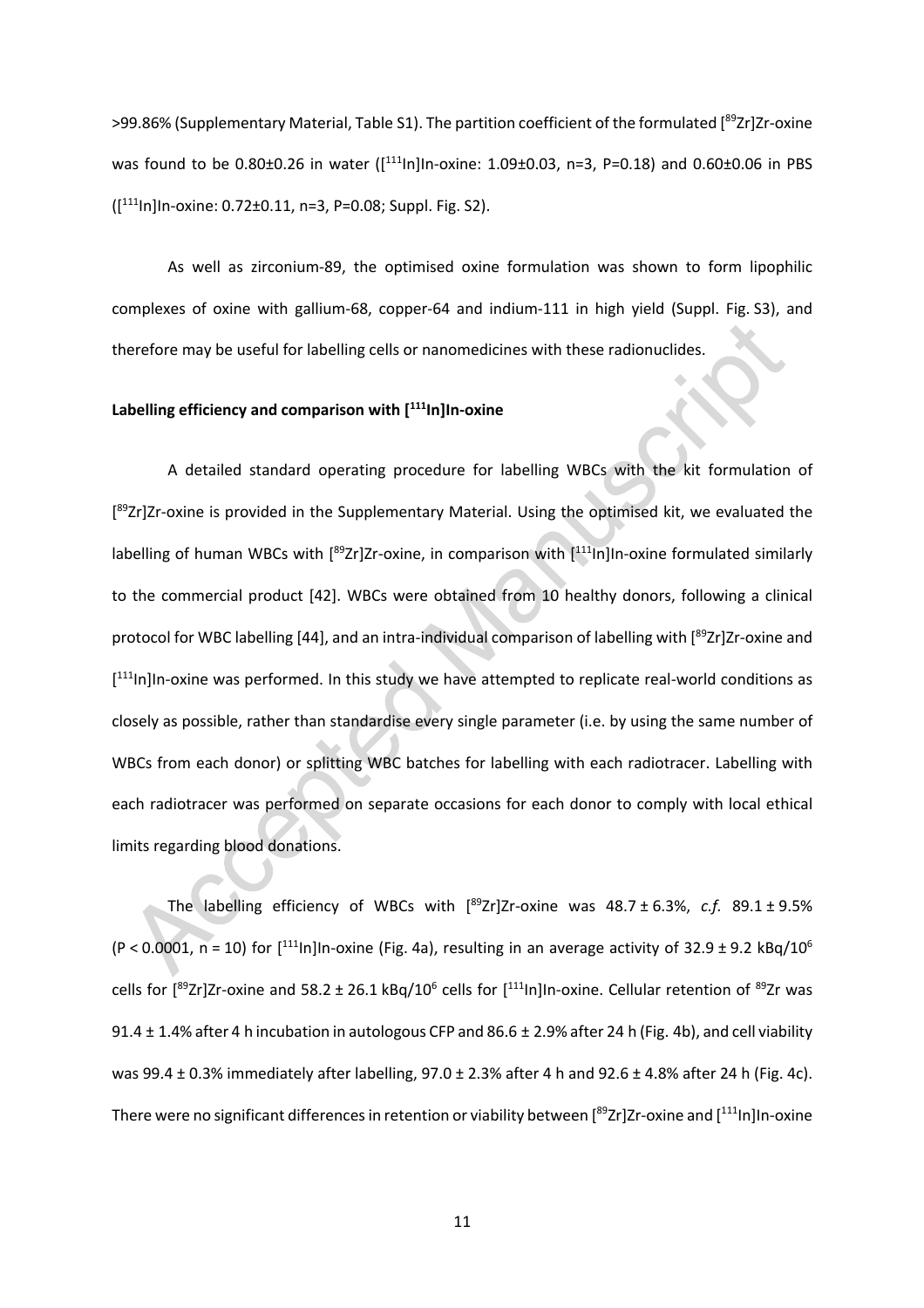$(P > 0.05, n = 6-10)$ . Visual inspection of the cell preparations revealed no clumping or cells, aggregation or presence of fibrin clots.

The functionality of radiolabelled WBCs was tested using an *in vitro* chemotaxis assay, where the number of WBCs migrating in response to 10 nM fMLP was measured. The chemotaxis index of <sup>89</sup>Zr-labelled WBCs was  $2.7 \pm 1.4$  (n = 9), *c.f.*  $3.4 \pm 1.9$  (n = 10) for <sup>111</sup>ln-labelled WBCs and  $3.0 \pm 1.0$ (n = 10) for non-labelled WBCs (Fig. 5). There were no significant differences between the groups. Importantly, the chemotaxis indexes were all >1, demonstrating an active migration towards fMLP. There was no apparent trend relating the amount of activity per cell and the chemotaxis index (Suppl. Fig. S4).

To determine whether certain subtypes of WBC had preferential uptake of [89Zr]Zr-oxine, radiolabelled WBC were stained with fluorescent monoclonal antibodies, automatically sorted and gamma-counted. For practical reasons, only a small fraction of the radiolabelled cells was sorted. There were large differences in average activity per cell (range 1-4 kBq/10<sup>6</sup> cells, Suppl. Fig. S5) between donors despite comparable labelling efficiencies (fraction of activity in cell pellet) because a fixed patient dose of [<sup>89</sup>Zr]Zr-oxine (20 MBq) was used whereas the number of WBCs isolated from each donor was highly variable. Results are therefore expressed as relative uptake of <sup>89</sup>Zr per cell in each population (Fig. 6), taking neutrophils as reference (1.00). The relative activity of <sup>89</sup>Zr per cell was 1.06 ± 0.04 in lymphocytes, 0.63 ± 0.25 in eosinophils, 0.74 ± 0.10 in NK cells, 0.87 ± 0.05 in B cells,  $0.85 \pm 0.06$  in monocytes,  $0.99 \pm 0.33$  in platelets and  $1.04 \pm 0.32$  in erythrocytes.

The effect of radiolabelling on DNA damage, assessed in terms of double-strand break formation, was determined by counting the number of γH2AX foci present in individual WBCs. The number of foci per nucleus was  $14.8 \pm 2.6$  for [ $^{89}$ Zr]Zr-oxine, 13.8  $\pm$  2.6 for [ $^{111}$ In]In-oxine and 10.1  $\pm$  2.0 for unlabelled cells (Fig. 7). The differences between radiolabelled and non-radiolabelled samples were significant for both [<sup>89</sup>Zr]Zr-oxine and [<sup>111</sup>In]In-oxine, however there was no statistical difference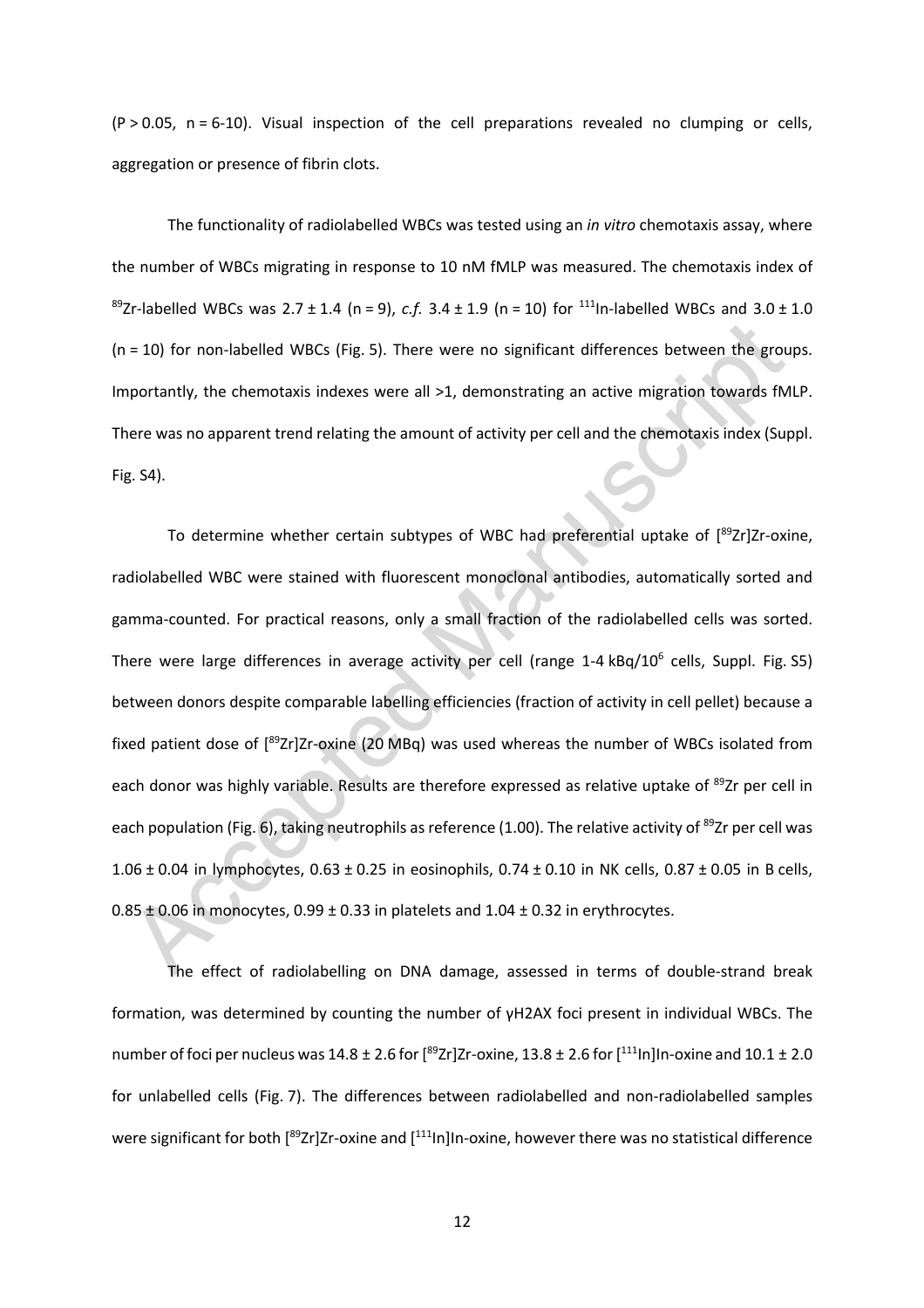between the two radiotracers. There was no apparent trend relating the number of foci per nucleus and the activity per cell after radiolabelling (Suppl. Fig. S6).

#### **Discussion**

[<sup>89</sup>Zr]Zr-oxine was previously shown to be a useful cell labelling agent for PET imaging in animal models by our group and others [30–36]. In the clinic, the radiolabelling of mixed WBCs for infection imaging is one of the most common application of cell labelling, with the greatest collective experience within the nuclear medicine community. For the clinical translation of this radiotracer, we believe it is crucial to (a) simplify its synthesis to the point that it is usable with as few steps as possible by radiopharmacy operators, and (b) perform a direct comparison with the gold standard [<sup>111</sup>ln]In-oxine in the clinically relevant model of radiolabelled WBCs.

Our previous synthesis of [<sup>89</sup>Zr]Zr-oxine from [<sup>89</sup>Zr]Zr-oxalate involved the use of chloroform as a solvent and subsequent evaporation and redissolution in a small amount of dimethyl sulfoxide or ethanol [29]. While relatively simple from a research perspective, this is far from ideal for the clinic as it involves several steps, requires meticulous precision during the neutralisation step and involves organic solvents (requiring further QC tests) and solvent evaporation, with an overall radiochemical yield of 60-80%. Sato *et al*. describe the synthesis from [ 89Zr]ZrCl4 [31], requiring prior conversion of the less-reactive [<sup>89</sup>Zr]Zr-oxalate [41] in which form <sup>89</sup>Zr is typically produced [45,46] and available commercially. Leaving the conversion step to the final user results in additional manipulation, time and operator exposure, and lower activity concentration. Indeed, about 350 µL of 1 M hydrochloric acid are required to extract 80-90% of the  $[{}^{89}Zr]Zr^{4+}$  from a typical anion-exchange cartridge. Considering the typical batches (50-200 MBq) available commercially, this results in a large volume (35-200 µL) of 1 M hydrochloric acid to neutralise, requiring further dilution to reach isotonicity. This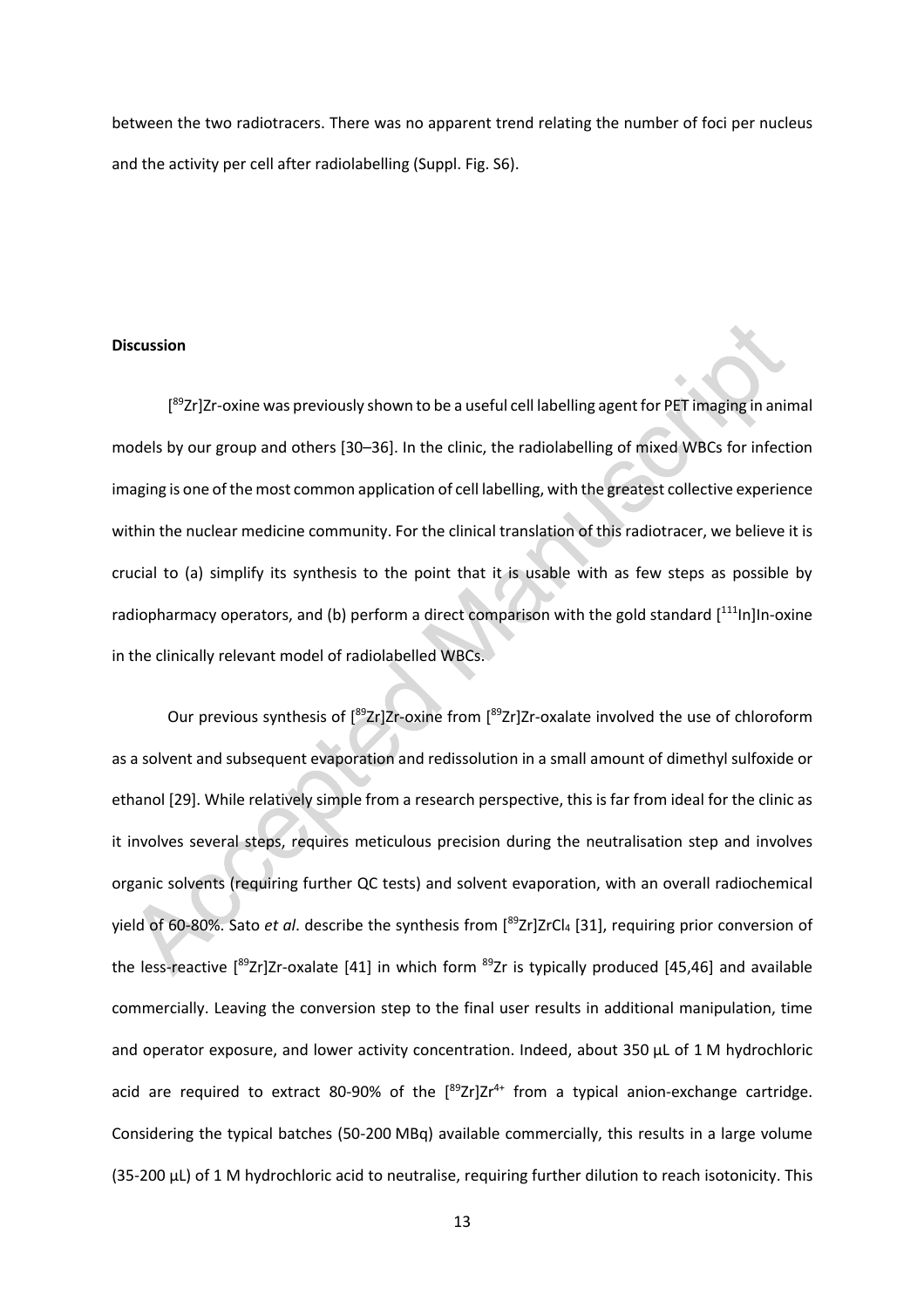would result in final labelling volumes larger than recommended for WBC [44], leading to low labelling efficiencies. Furthermore, the amounts of oxine and polysorbate 80 described in that method are unnecessarily high and the process as described requires several steps. Weist *et al*. used unprocessed [<sup>89</sup>Zr]Zr-oxalate and a 1 M HEPES buffer, in a 2-step process [34]. However, we have demonstrated in the present work that [<sup>89</sup>Zr]Zr-oxine rapidly adheres to reaction vessels in the absence of surfactant. Socan *et al*. have described the on-cartridge preparation of oxine complexes of several radiometals, but reported only 64% RCY of [<sup>89</sup>Zr]Zr-oxine after 2 h, including an extraction step using *n*-octanol [47]. In summary, none of the published methods are suitable for clinical radiopharmacy applications. Here we present a formulation that allows rapid, stable, high-yield (≥85%) preparation of [<sup>89</sup>Zr]Zr-oxine in a single step, without further processing of commercially available zirconium-89. The commercial formulation of [<sup>111</sup>In]In-oxine [42] is or was provided in 1 mL units. In comparison, [<sup>89</sup>Zr]Zr-oxine is formulated in 100 µL units, with a 10× higher concentration of oxine and polysorbate 80 to ensure formulation stability and a 40× higher concentration of HEPES to buffer the solution because current production methods require a large amount of acid to extract  $[^{89}Zr]Zr^{4+}$  from the bombardment target. Our formulation of [89Zr]Zr-oxine therefore contains the same total amount of oxine and polysorbate 80 as the [111<sub>In]</sub>In-oxine formulation, which should facilitate regulatory approval, but in a 10× lower volume. Oxalic acid is rapidly neutralised by NaOH, 1 M HEPES ensures pH buffering, and the amount of polysorbate 80 is optimised to ensure stability of the radiotracer for up to 1 week. In practice, this allows the end-user to prepare [<sup>89</sup>Zr]Zr-oxine in a single manipulation simply by transferring [<sup>89</sup>Zr]Zroxalate from its delivery vial, without modification, to an off-the-shelf vial ("kit") of oxine formulation. Alternatively, it can be used as a basis for the shipping of ready-to-use, single- or multiple-patient doses of [<sup>89</sup>Zr]Zr-oxine from a central site to distant scanning centres, as has been the case previously for [<sup>111</sup>In]In-oxine. The radiolabelling agent thus prepared can be added directly to a cell suspension in a procedure analogous to that used conventionally for  $111$ In-labelling using  $[111]$ In-oxine, as described in the Supplementary Material. In line with conventional radiolabelling protocols, the washing step after radiolabelling ensures the amount of free oxine and unchelated zirconium-89 in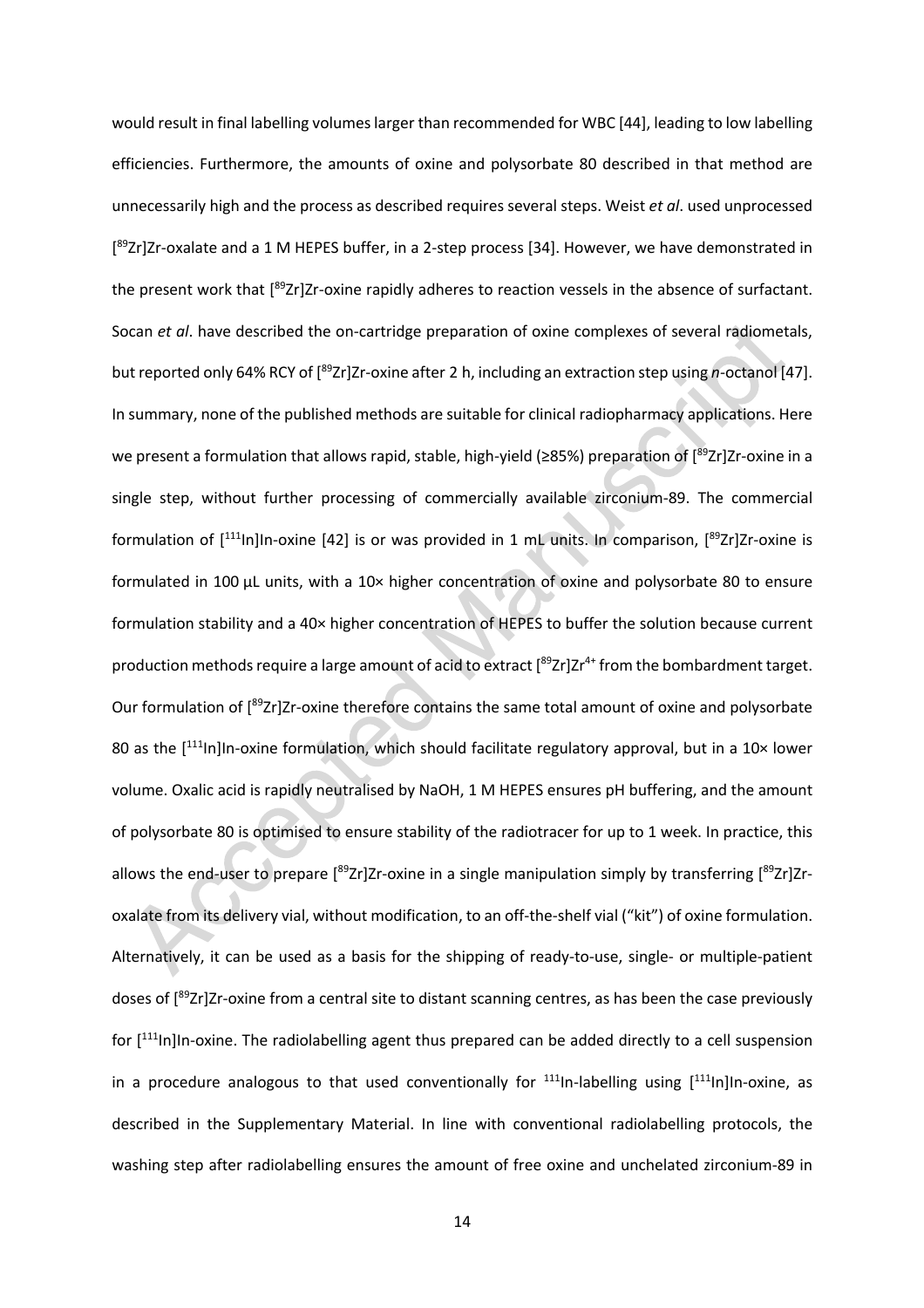the final administered product is further reduced. Sterility and endotoxin testing can be performed according to local regulations.

The labelling of WBC with [<sup>89</sup>Zr]Zr-oxine was reliable, consistently achieving 45-50% labelling efficiency with 160-480 million cells. This is significantly lower than that achieved with [<sup>111</sup>In]In-oxine in the same conditions. As the formulations of  $[{}^{89}Zr]Zr$ -oxine and  $[{}^{111}$ In]In-oxine both contain the same total amount of oxine, in large excess (3 orders of magnitude) compared to the amount of the respective radiometals (see Supplementary Material, Table S1), it unlikely that the difference in radiolabelling efficiencies can be explained by differences in amounts of unchelated oxine. Instead, we suggest the difference is most likely due to the physicochemical properties of each radiotracer. The partition coefficients of [<sup>89</sup>Zr]Zr-oxine in water and PBS were not significantly different from those of [<sup>111</sup>In]In-oxine, suggesting other factors are involved, such as potentially slower intracellular dissociation kinetics of [<sup>89</sup>Zr]Zr-oxine compared to [<sup>111</sup>ln]In-oxine. This may lead to increased leakage of 89Zr from cells over time, and consequently increased "parasite" signal on PET scans, although in the present study we did not observe major losses nor significant differences in retention compared to [<sup>111</sup>In]In-oxine *in vitro* over 24 h. A previous study comparing [<sup>89</sup>Zr]Zr-oxine and [<sup>111</sup>In]In-oxine in tumour cell lines suggested the retention of <sup>89</sup>Zr was higher than that of <sup>111</sup>In after 24 h [30]. If imaging cells at later time points (> 24 h) is desired, then longer radiotracer retention studies are warranted. In studies with T-cells, bone marrow cells or stem cells [32,34,35,37], significant leakage (30-60%) of [ 89Zr]Zr-oxine was observed over 2-3 days *in vitro*, with the rate of leakage slowing down after 3 days. However, preclinical PET images from the same studies suggest better *in vivo* retention of <sup>89</sup>Zr than *in vitro*, and it has been shown that PET images can be improved by administering deferoxamine intravenously to accelerate the renal clearance of <sup>89</sup>Zr released from radiolabelled cells [48].

Using the typical patient dose of [<sup>111</sup>In]In-oxine (approx. 20 MBq) as reference, we aimed for patient doses of [<sup>89</sup>Zr]Zr-oxine of about 9-10 MBq. Considering the sensitivity of current-generation clinical PET and SPECT scanners and the relatively low positron yield of <sup>89</sup>Zr (23%), we estimate that 9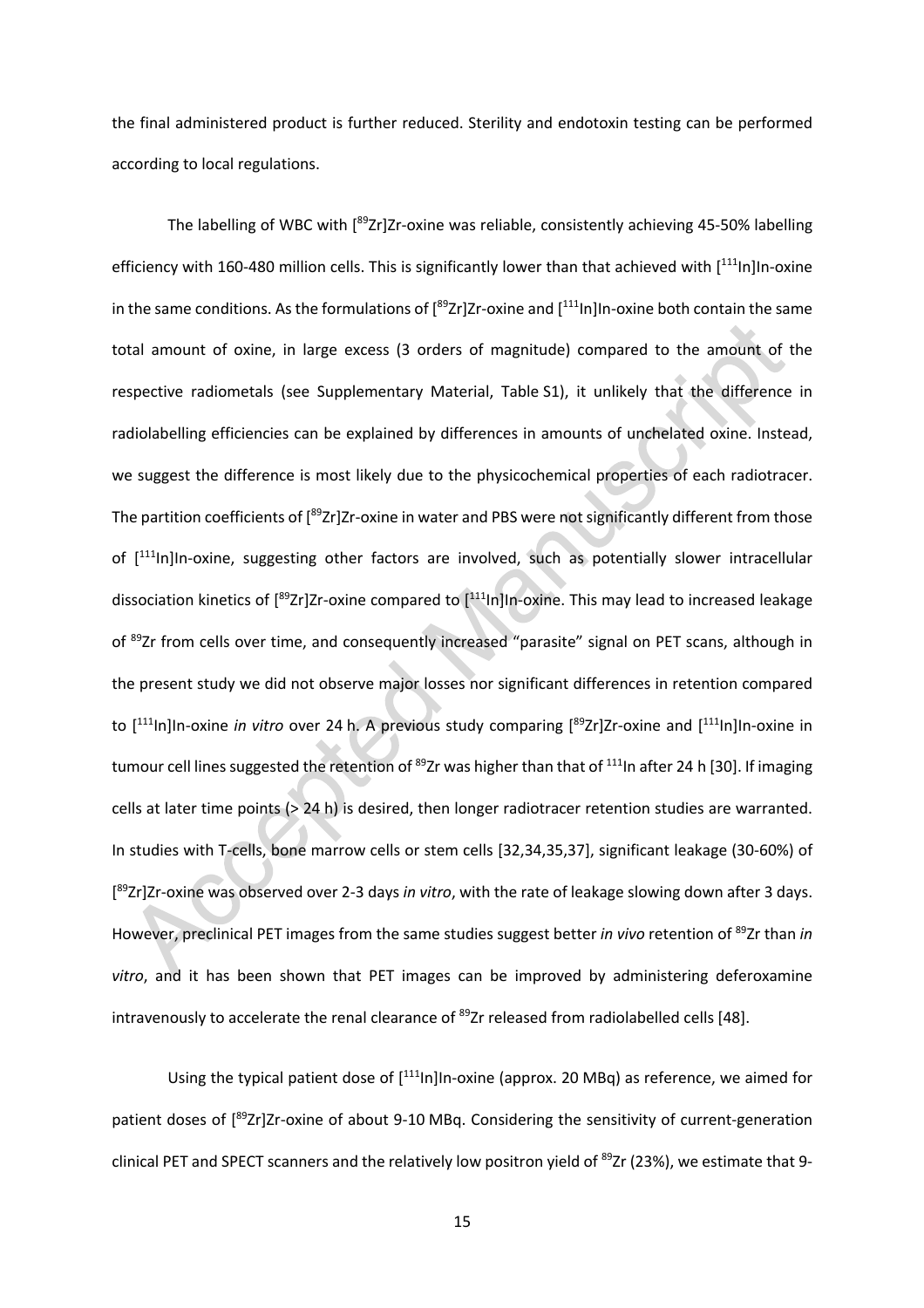10 MBq of <sup>89</sup>Zr should result in a 5-to-10-fold increase in useful counts compared to 20 MBq of <sup>111</sup>ln and therefore lead to improved image quality. Another advantage of  $89Zr$  over  $111$ In is that PET/CT facilitates signal quantification and will allow better determination of the cell numbers reaching the target organ. Sato *et al.* have recently performed dosimetry studies of <sup>89</sup>Zr-labelled NK cells in nonhuman primates [48], suggesting such amounts of activity to be safe for the liver and spleen. Furthermore, their study showed good quality images in a clinical PET/CT scanner with <sup>89</sup>Zr activities in the range of 13-44 kBq/10<sup>6</sup> cells, similar to the average activity of 32.9 kBq/10<sup>6</sup> cells achieved in the present study. Crucially, cell viability and retention of 89Zr in cells in the presence of plasma were high and comparable to those of <sup>111</sup>ln, suggesting that radiotracer leakage will be low after intravenous administration and that the PET signal will accurately reflect the location of intact cells, as previously observed in preclinical studies [35]. We did not perform *in vivo* experiments as there is no justification in this case for using unpurified human leukocytes, *i.e.* predominantly neutrophils, in a small animal model. Our results using flow-assisted cell sorting indicate no preferential uptake by any specific leukocyte population. In contrast, it has been shown previously that [<sup>99m</sup>Tc]Tc-HMPAO accumulated preferentially in eosinophils [1], with the clinical implication that [<sup>99m</sup>Tc]Tc-HMPAO WBC scans disproportionately represent the distribution of eosinophils. Our results suggest this phenomenon is not expected with [<sup>89</sup>Zr]Zr-oxine. However, because there is significant uptake in RBCs and platelets, better separation of these cells from WBC (*e.g.* using automated cell separators) will improve signal specificity and target-to-background ratio.

Leukocyte chemotaxis towards pathogens and inflammatory stimuli is the biological basis for WBC imaging. We found that 89Zr-labelled WBC retained their chemotactic properties *in vitro*, with no significant differences compared to [<sup>111</sup>In]In-oxine and unlabelled control cells. This suggests that radiolabelling with [<sup>89</sup>Zr]Zr-oxine will not affect *in vivo* properties of administered WBC at least within a few hours following radiolabelling and will provide clinically useful images. Whilst both radiotracers resulted in significantly higher DNA damage compared to non-radiolabelled cells, no differences were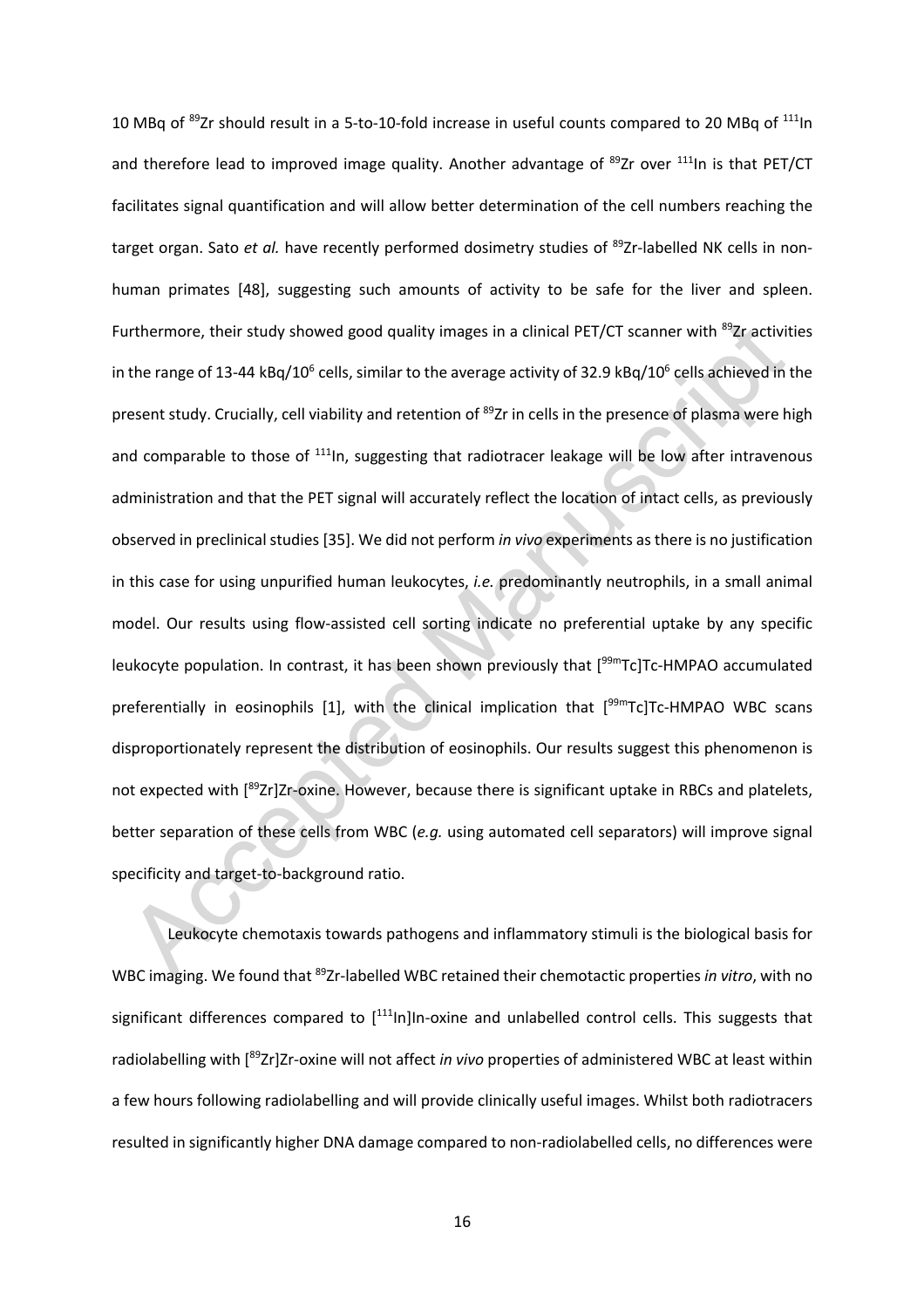observed between the radiotracers. Notably, our results were strengthened by the intra-individual nature of the comparison between [<sup>89</sup>Zr]Zr-oxine and [<sup>111</sup>In]In-oxine.

Considering the translational aspect of this technique, we also emphasise that WBC labelling was performed following the guidelines established for [<sup>111</sup>In]In-oxine and [<sup>99m</sup>Tc]Tc-HMPAO [43,44], and thus requires no modifications from existing protocols beyond the provision of additional shielding for <sup>89</sup>Zr.

#### **Conclusions**

In summary, we provide a clinically applicable, kit-based method for the simple and reliable preparation of ready-to-use [<sup>89</sup>Zr]Zr-oxine, in a single step, from commercially supplied [<sup>89</sup>Zr]Zr-oxalate and demonstrate its use in radiolabelling WBC. Our work further demonstrates that, from a cell labelling perspective, [<sup>89</sup>Zr]Zr-oxine is an appropriate PET equivalent of [<sup>111</sup>In]In-oxine, and should be investigated in the clinic not only for WBC labelling in infection diagnosis, but potentially also for upcoming trials of cell-based therapies such as CAR-T and stem cells.

## **List of abbreviations**

**[ 18F]FDG:** 2-deoxy-2-[ 18F]fluoro-D-glucose **[ 99mTc]Tc-HMPAO:** Technetium (99mTc) hexamethylpropyleneamine oxime **CAR-T:** chimeric antigen receptor T cell(s) **CFP:** cell-free plasma **DNA:** deoxyribonucleic acid **EDTA:** ethylenediaminetetraacetic acid **EtOH:** ethanol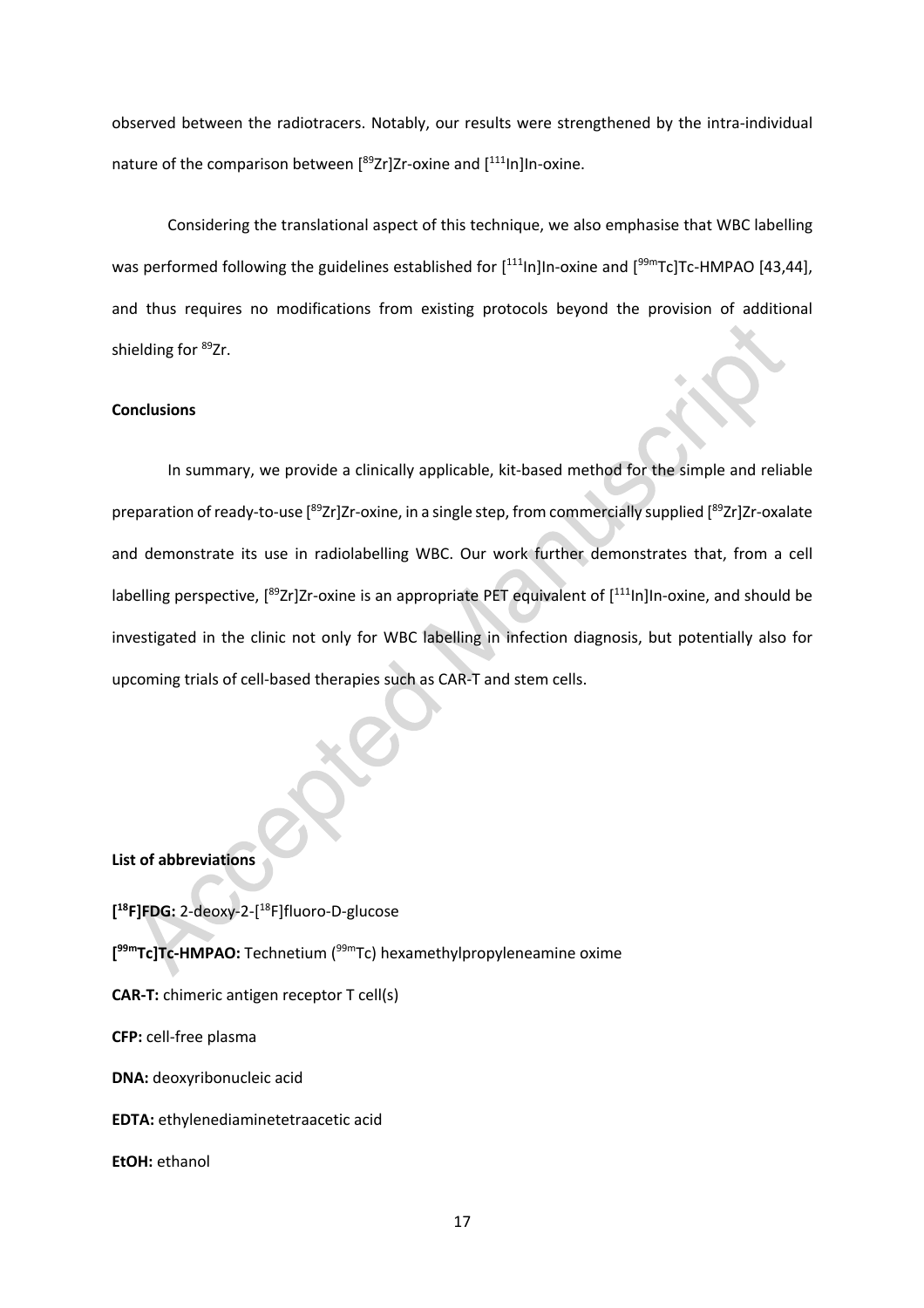**FACS:** flow-assisted cell sorting

**fMLP:** *N*-formyl-Met-Leu-Phe

**GMP:** good manufacturing practice

**HEPES:** 4-(2-hydroxyethyl)-1-piperazineethanesulfonic acid

**HES:** hydroxyethyl starch

**ITLC:** instant thin-layer chromatography

**LE:** labelling efficiency

**PBS:** phosphate-buffered saline

**PET:** positron emission tomography

**QC:** quality control

**radioTLC:** radio-thin-layer chromatography

**RBC:** red blood cell(s)

**RT:** room temperature

**SD:** standard deviation

**SPECT:** single-photon emission computed tomography

**WBC:** white blood cell(s)

**γH2AX:** gamma H2A histone family member X

# **Declarations**

**Ethical approval:** Experiments using human blood were approved by the Research Ethics Committee of King's College London (Study Reference HR-16/17-3746). All donors provided written, informed consent.

**Competing interests:** FM, PJB and RTMR have submitted a patent application in relation to this article. The authors declare that they have no other competing interests.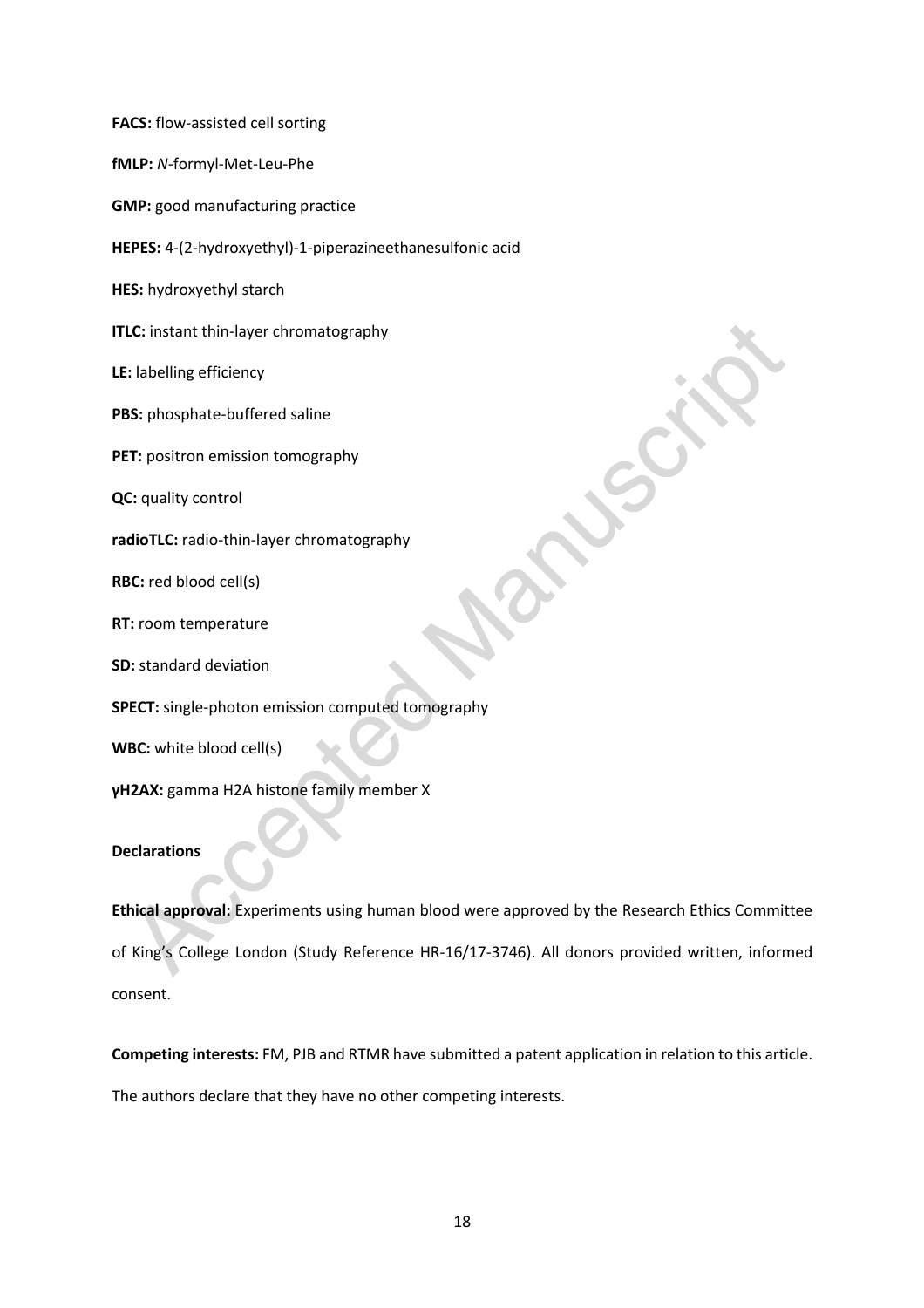**Funding:** This work was supported by the Wellcome EPSRC Centre for Medical Engineering at KCL [grant number WT 203148/Z/16/Z], a CRUK Multidisciplinary Project Award [grant number C48390/A21153], the KCL/UCL Comprehensive Cancer Imaging Centre funded by CRUK and EPSRC in association with the MRC and DoH (England), the Medical Research Council Confidence in Concepts scheme, the Experimental Cancer Medicine Centre at KCL, the KHP/KCL CRUK Cancer Centre, the National Institute for Health Research (NIHR) Biomedical Research Centre based at Guy's and St Thomas' NHS Foundation Trust and KCL [grant number IS-BRC-1215-20006], the MRC Doctoral Training Programme, the Research England Confidence in Collaboration scheme and the EPSRC programme for next generation molecular imaging and therapy with radionuclides (EP/S032789/1). The views expressed are those of the authors and not necessarily those of the NHS, the NIHR or the Department of Health.

**Authors' contributions**: Conceptualization: FM, RTMR, PB; Methodology: FM; Investigation and data analysis: FM, AK, AM; Writing – Original Draft: FM; Writing – Review & Editing: FM, AM, RTMR, PB; Funding Acquisition: RTMR, PB; Supervision: RTMR, PB. All authors read and approved the final manuscript.

**Acknowledgments:** The authors thank Ms Ellen López Pérez and Dr Maggie Cooper for technical assistance and advice.

#### **References**

[1] Puncher MRB, Blower PJ. Autoradiography and density gradient separation of technetium-99m-Exametazime (HMPAO) labelled leucocytes reveals selectivity for eosinophils. Eur J Nucl Med 1994;21:1175–82. doi:10.1007/BF00182350.

[2] Ruparelia P, Szczepura KR, Summers C, Solanki CK, Balan K, Newbold P, et al. Quantification of neutrophil migration into the lungs of patients with chronic obstructive pulmonary disease. Eur J Nucl Med Mol Imaging 2011;38:911–9. doi:10.1007/s00259-010-1715-7.

[3] Lukawska JJ, Livieratos L, Sawyer BM, Lee T, O'Doherty M, Blower PJ, et al. Real-time differential tracking of human neutrophil and eosinophil migration in vivo. J Allergy Clin Immunol 2014;133:233- 239.e1. doi:10.1016/j.jaci.2013.06.031.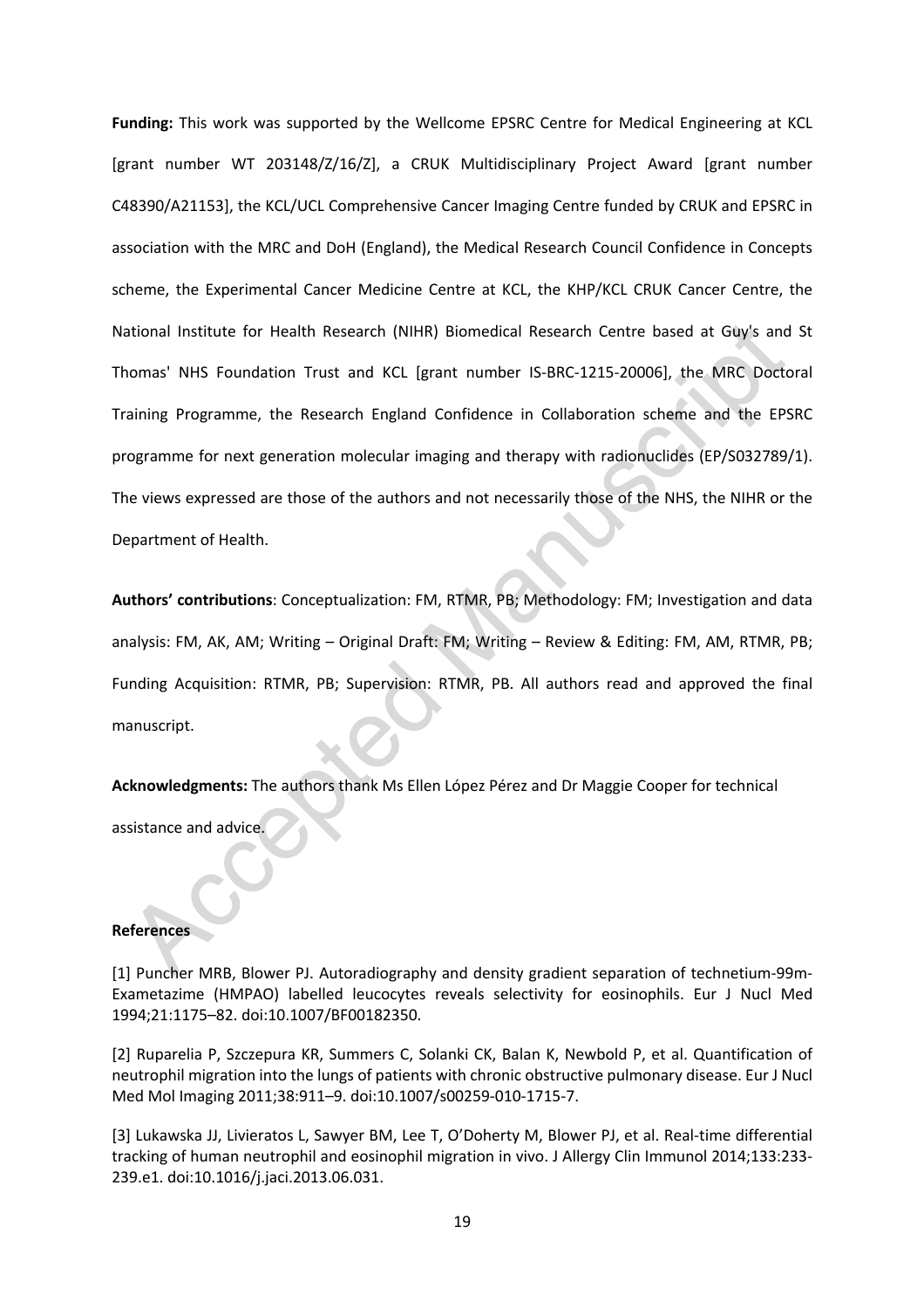[4] Lukawska JJ, Livieratos L, Sawyer BM, Lee T, O'Doherty M, Blower PJ, et al. Imaging Inflammation in Asthma: Real Time, Differential Tracking of Human Neutrophil and Eosinophil Migration in Allergen Challenged, Atopic Asthmatics in Vivo. EBioMedicine 2014;1:173–80. doi:10.1016/j.ebiom.2014.10.014.

[5] Sharif-Paghaleh E, Sunassee K, Tavaré R, Ratnasothy K, Koers A, Ali N, et al. In Vivo SPECT Reporter Gene Imaging of Regulatory T Cells. PLoS One 2011;6:e25857. doi:10.1371/journal.pone.0025857.

[6] Griessinger CM, Kehlbach R, Bukala D, Wiehr S, Bantleon R, Cay F, et al. In Vivo Tracking of Th1 Cells by PET Reveals Quantitative and Temporal Distribution and Specific Homing in Lymphatic Tissue. J Nucl Med 2014;55:301–7. doi:10.2967/jnumed.113.126318.

[7] Nicol AJ, Tokuyama H, Mattarollo SR, Hagi T, Suzuki K, Yokokawa K, et al. Clinical evaluation of autologous gamma delta T cell-based immunotherapy for metastatic solid tumours. Br J Cancer 2011;105:778–86. doi:10.1038/bjc.2011.293.

[8] Tavaré R, Sagoo P, Varama G, Tanriver Y, Warely A, Diebold SS, et al. Monitoring of In Vivo Function of Superparamagnetic Iron Oxide Labelled Murine Dendritic Cells during Anti-Tumour Vaccination. PLoS One 2011;6:e19662. doi:10.1371/journal.pone.0019662.

[9] Paik DT, Chandy M, Wu JC. Patient and Disease–Specific Induced Pluripotent Stem Cells for Discovery of Personalized Cardiovascular Drugs and Therapeutics. Pharmacol Rev 2020;72:320–42. doi:10.1124/pr.116.013003.

[10] Bulte JWM, Daldrup-Link HE. Clinical Tracking of Cell Transfer and Cell Transplantation: Trials and Tribulations. Radiology 2018;289:604–15. doi:10.1148/radiol.2018180449.

[11] Krekorian M, Fruhwirth GO, Srinivas M, Figdor CG, Heskamp S, Witney TH, et al. Imaging of T-cells and their responses during anti-cancer immunotherapy. Theranostics 2019;9:7924–47. doi:10.7150/thno.37924.

[12] U.S. Food & Drug Administration - Center for Biologics Evaluation and Research. Guidance for Industry - Preclinical Assessment of Investigational Cellular and Gene Therapy Products. 2013. https://www.fda.gov/media/87564/download. Accessed 2020 Apr 29.

[13] Segal A, Arnot R, Thakur M, Lavender J. Indium-111-labelled Leucocytes for Localisation of Abscesses. Lancet 1976;308:1056–8. doi:10.1016/S0140-6736(76)90969-7.

[14] Palestro CJ. Radionuclide Imaging of Musculoskeletal Infection: A Review. J Nucl Med 2016;57:1406–12. doi:10.2967/jnumed.115.157297.

[15] Signore A, Jamar F, Israel O, Buscombe J, Martin-Comin J, Lazzeri E. Clinical indications, image acquisition and data interpretation for white blood cells and anti-granulocyte monoclonal antibody scintigraphy: an EANM procedural guideline. Eur J Nucl Med Mol Imaging 2018;45:1816–31. doi:10.1007/s00259-018-4052-x.

[16] Neelapu SS, Tummala S, Kebriaei P, Wierda W, Gutierrez C, Locke FL, et al. Chimeric antigen receptor T-cell therapy — assessment and management of toxicities. Nat Rev Clin Oncol 2018;15:47– 62. doi:10.1038/nrclinonc.2017.148.

[17] Maldini CR, Ellis GI, Riley JL. CAR T cells for infection, autoimmunity and allotransplantation. Nat Rev Immunol 2018;18:605–16. doi:10.1038/s41577-018-0042-2.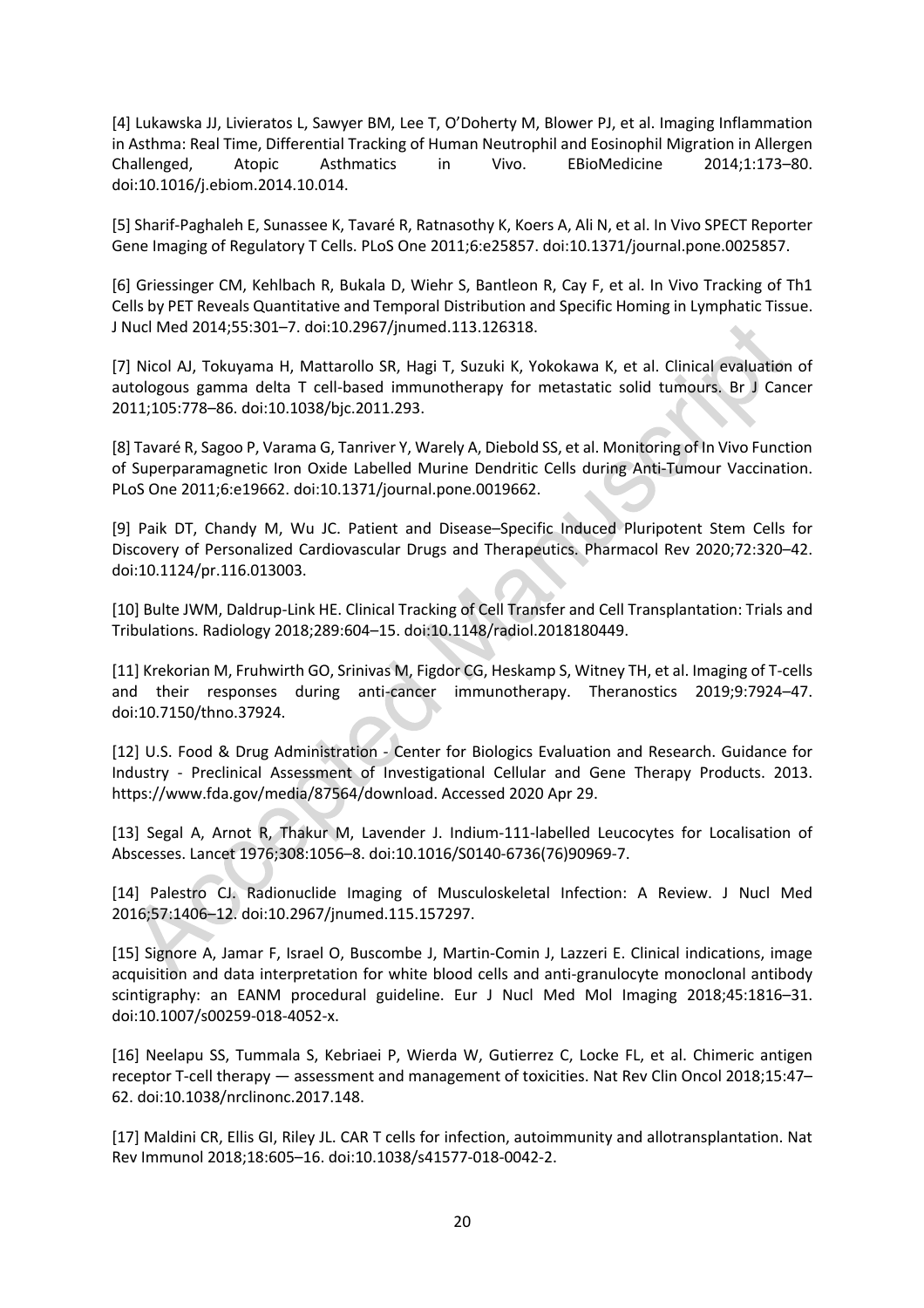[18] Sadek H, Olson EN. Toward the Goal of Human Heart Regeneration. Cell Stem Cell 2020;26:7–16. doi:10.1016/j.stem.2019.12.004.

[19] Leyendecker Jr. A, Pinheiro CCG, Amano MT, Bueno DF. The Use of Human Mesenchymal Stem Cells as Therapeutic Agents for the in vivo Treatment of Immune-Related Diseases: A Systematic Review. Front Immunol 2018;9. doi:10.3389/fimmu.2018.02056.

[20] Welch MJ, Thakur ML, Coleman RE, Patel M, Siegel BA, Ter-Pogossian M. Gallium-68 labeled red cells and platelets: new agents for positron tomography. J Nucl Med 1977;18:558–62.

[21] Forstrom LA, Mullan BP, Hung JC, Lowe VJ, Thorson LM. 18F-FDG labelling of human leukocytes. Nucl Med Commun 2000;21:685–90. doi:10.1097/00006231-200007000-00014.

[22] Stojanov K, de Vries EFJ, Hoekstra D, van Waarde A, Dierckx RAJO, Zuhorn IS. [18F]FDG Labeling of Neural Stem Cells for in Vivo Cell Tracking with Positron Emission Tomography: Inhibition of Tracer Release by Phloretin. Mol Imaging 2012;11:7290.2011.00021. doi:10.2310/7290.2011.00021.

[23] Elhami E, Goertzen AL, Xiang B, Deng J, Stillwell C, Mzengeza S, et al. Viability and proliferation potential of adipose-derived stem cells following labeling with a positron-emitting radiotracer. Eur J Nucl Med Mol Imaging 2011;38:1323–34. doi:10.1007/s00259-011-1753-9.

[24] Adonai N, Nguyen KN, Walsh J, Iyer M, Toyokuni T, Phelps ME, et al. Ex vivo cell labeling with 64Cu-pyruvaldehyde-bis(N4-methylthiosemicarbazone) for imaging cell trafficking in mice with positron-emission tomography. Proc Natl Acad Sci 2002;99:3030–5. doi:10.1073/pnas.052709599.

[25] Park J-J, Lee T-S, Son J-J, Chun K-S, Song I-H, Park Y-S, et al. Comparison of Cell-Labeling Methods with 124 I-FIAU and 64 Cu-PTSM for Cell Tracking Using Chronic Myelogenous Leukemia Cells Expressing HSV1-tk and Firefly Luciferase. Cancer Biother Radiopharm 2012;27:719–28. doi:10.1089/cbr.2012.1225.

[26] Bhargava KK, Gupta RK, Nichols KJ, Palestro CJ. In vitro human leukocyte labeling with 64Cu: an intraindividual comparison with 111In-oxine and 18F-FDG. Nucl Med Biol 2009;36:545–9. doi:10.1016/j.nucmedbio.2009.03.001.

[27] Meszaros LK, Charoenphun P, Chuamsaamarkkee K, Ballinger JR, Mullen GED, Ferris TJ, et al. 89Zr-Oxine Complex: a Long-Lived Radiolabel for Cell Tracking Using PET. World Mol. Imaging Congr. 2013. http://www.wmis.org/abstracts/2013/data/notes.htm?papers/LBAP024.htm?%27Zr-Oxine Complex%3A a Long-Lived Radiolabel for Cell Tracking Using PET%27. Accessed 2020 Jan 14.

[28] Jauw YWS, Menke-van der Houven van Oordt CW, Hoekstra OS, Hendrikse NH, Vugts DJ, Zijlstra JM, et al. Immuno-Positron Emission Tomography with Zirconium-89-Labeled Monoclonal Antibodies in Oncology: What Can We Learn from Initial Clinical Trials? Front Pharmacol 2016;7. doi:10.3389/fphar.2016.00131.

[29] Ferris TJ, Charoenphun P, Meszaros LK, Mullen GED, Blower PJ, Went MJ. Synthesis and characterisation of zirconium complexes for cell tracking with Zr-89 by positron emission tomography. Dalt Trans 2014;43:14851–7. doi:10.1039/C4DT01928H.

[30] Charoenphun P, Meszaros LK, Chuamsaamarkkee K, Sharif-Paghaleh E, Ballinger JR, Ferris TJ, et al. [89Zr]oxinate4 for long-term in vivo cell tracking by positron emission tomography. Eur J Nucl Med Mol Imaging 2015;42:278–87. doi:10.1007/s00259-014-2945-x.

[31] Sato N, Wu H, Asiedu KO, Szajek LP, Griffiths GL, Choyke PL. 89Zr-Oxine Complex PET Cell Imaging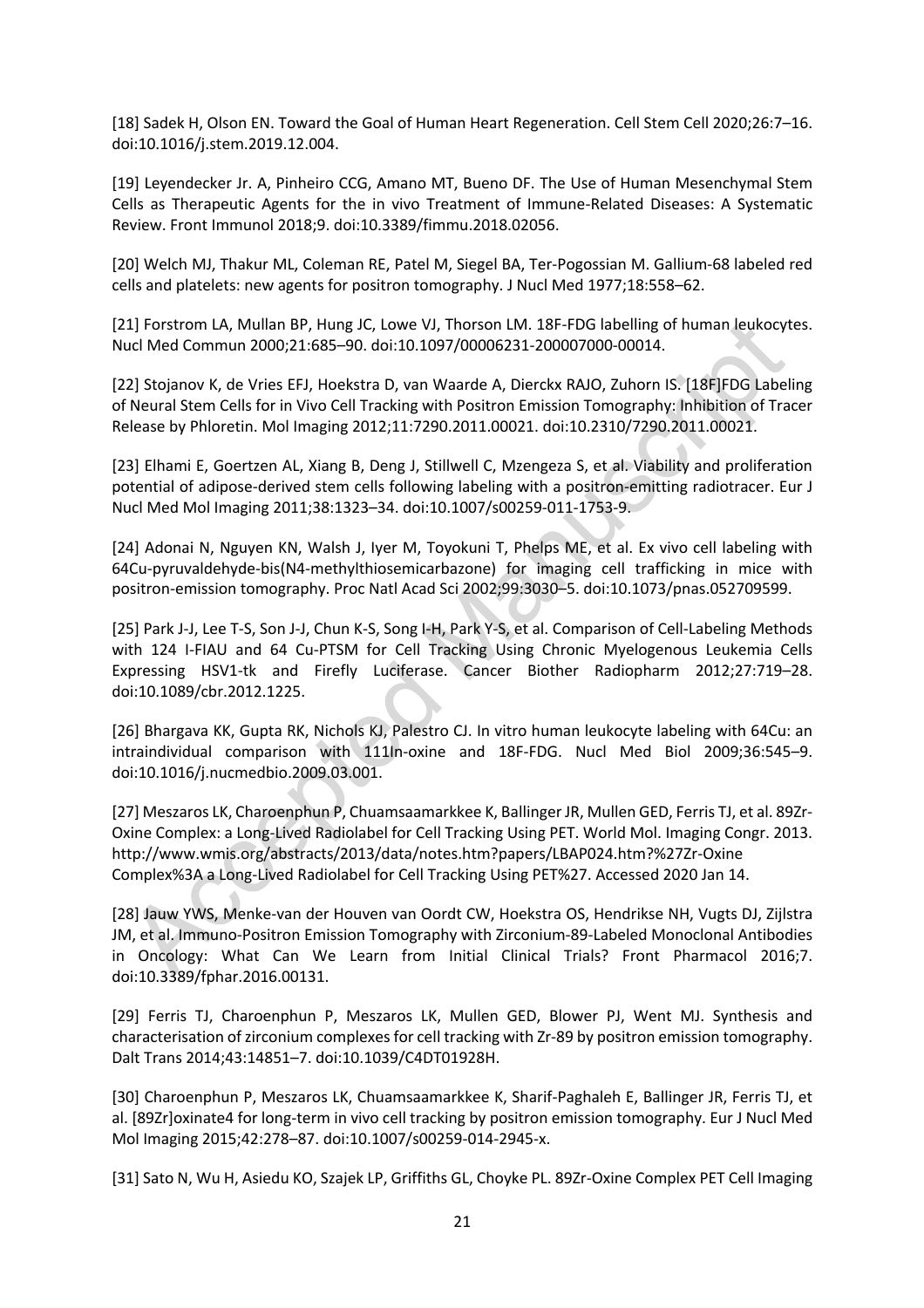in Monitoring Cell-based Therapies. Radiology 2015;275:490–500. doi:10.1148/radiol.15142849.

[32] Asiedu KO, Koyasu S, Szajek LP, Choyke PL, Sato N. Bone Marrow Cell Trafficking Analyzed by 89Zroxine Positron Emission Tomography in a Murine Transplantation Model. Clin Cancer Res 2017;23:2759–68. doi:10.1158/1078-0432.CCR-16-1561.

[33] Asiedu KO, Ferdousi M, Ton PT, Adler SS, Choyke PL, Sato N. Bone marrow cell homing to sites of acute tibial fracture: 89Zr-oxine cell labeling with positron emission tomographic imaging in a mouse model. EJNMMI Res 2018;8:109. doi:10.1186/s13550-018-0463-8.

[34] Weist MR, Starr R, Aguilar B, Chea J, Miles J, Poku E, et al. Positron emission tomography of adoptively transferred chimeric antigen receptor T cells with Zirconium-89 oxine. J Nucl Med 2018;59:1531–7. doi:10.2967/jnumed.117.206714.

[35] Man F, Lim L, Volpe A, Gabizon A, Shmeeda H, Draper B, et al. In Vivo PET Tracking of 89Zr-Labeled Vγ9Vδ2 T Cells to Mouse Xenograft Breast Tumors Activated with Liposomal Alendronate. Mol Ther Elsevier Inc.; 2019;27:219–29. doi:10.1016/j.ymthe.2018.10.006.

[36] Watson HA, Durairaj RRP, Ohme J, Alatsatianos M, Almutairi H, Mohammed RN, et al. L-Selectin Enhanced T Cells Improve the Efficacy of Cancer Immunotherapy. Front Immunol 2019;10. doi:10.3389/fimmu.2019.01321.

[37] Patrick PS, Kolluri KK, Zaw Thin M, Edwards A, Sage EK, Sanderson T, et al. Lung delivery of MSCs expressing anti-cancer protein TRAIL visualised with 89Zr-oxine PET-CT. Stem Cell Res Ther 2020;11:256. doi:10.1186/s13287-020-01770-z.

[38] Edmonds S, Volpe A, Shmeeda H, Parente-Pereira AC, Radia R, Baguña-Torres J, et al. Exploiting the Metal-Chelating Properties of the Drug Cargo for In Vivo Positron Emission Tomography Imaging of Liposomal Nanomedicines. ACS Nano 2016;10:10294–307. doi:10.1021/acsnano.6b05935.

[39] Gawne PJ, Clarke F, Turjeman K, Cope AP, Long NJ, Barenholz Y, et al. PET Imaging of Liposomal Glucocorticoids using 89Zr-oxine: Theranostic Applications in Inflammatory Arthritis. Theranostics 2020;10:3867–79. doi:10.7150/thno.40403.

[40] Cooper MS, Ma MT, Sunassee K, Shaw KP, Williams JD, Paul RL, et al. Comparison of 64 Cu-Complexing Bifunctional Chelators for Radioimmunoconjugation: Labeling Efficiency, Specific Activity, and in Vitro / in Vivo Stability. Bioconjug Chem 2012;23:1029–39. doi:10.1021/bc300037w.

[41] Pandya DN, Bhatt N, Yuan H, Day CS, Ehrmann BM, Wright M, et al. Zirconium tetraazamacrocycle complexes display extraordinary stability and provide a new strategy for zirconium-89-based radiopharmaceutical development. Chem Sci 2017;8:2309–14. doi:10.1039/C6SC04128K.

[42] GE Healthcare. INDIUM In 111 OXYQUINOLINE SOLUTION For the Radiolabeling of Autologous Leukocytes. 2013. https://www.accessdata.fda.gov/drugsatfda\_docs/label/pre96/019044Orig1s000lbl.pdf. Accessed 2019 Oct 1.

[43] de Vries EFJ, Roca M, Jamar F, Israel O, Signore A. Guidelines for the labelling of leucocytes with 99mTc-HMPAO. Eur J Nucl Med Mol Imaging 2010;37:842–8. doi:10.1007/s00259-010-1394-4.

[44] Roca M, de Vries EFJ, Jamar F, Israel O, Signore A. Guidelines for the labelling of leucocytes with 111In-oxine. Eur J Nucl Med Mol Imaging 2010;37:835–41. doi:10.1007/s00259-010-1393-5.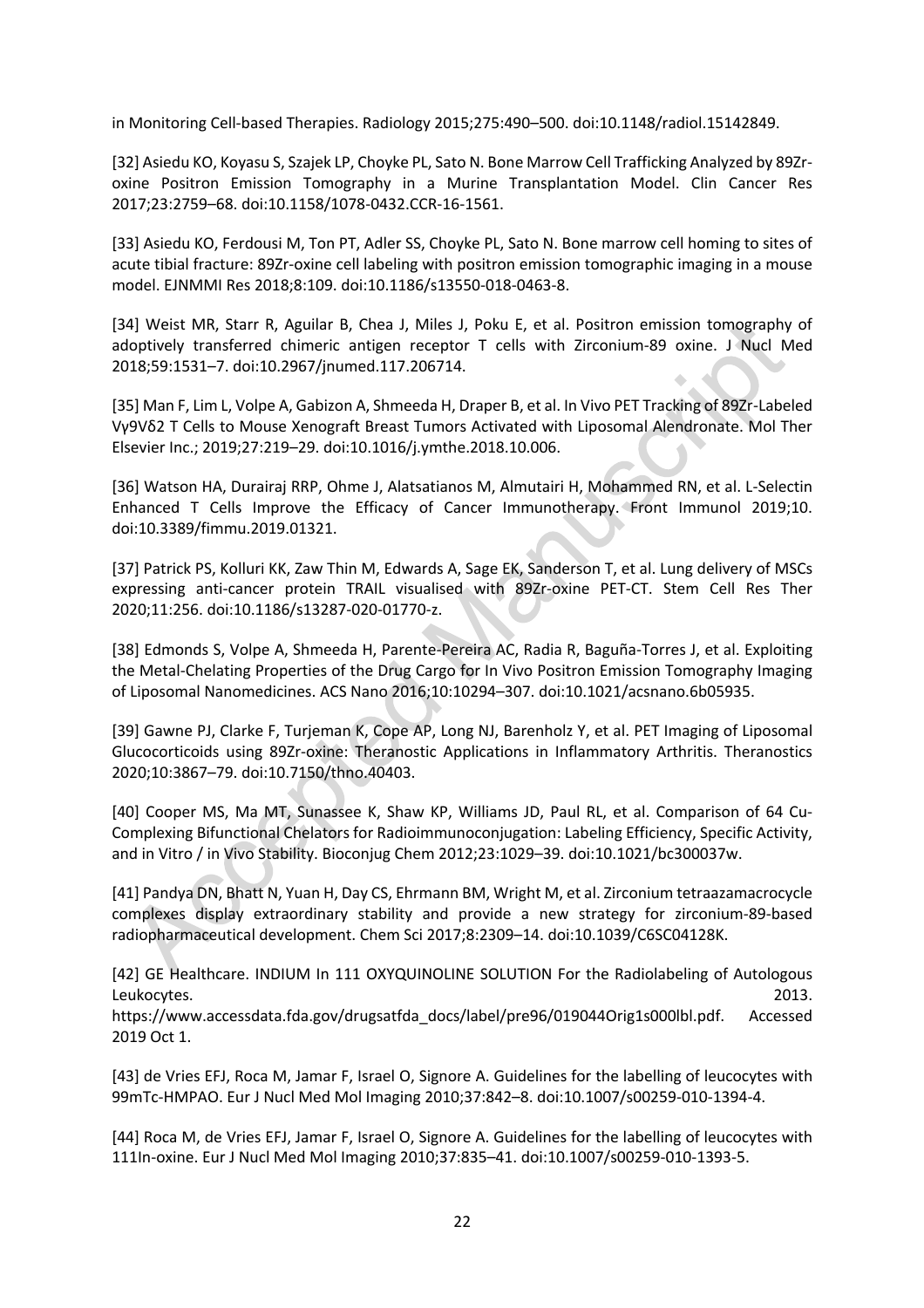[45] Deri MA, Zeglis BM, Francesconi LC, Lewis JS. PET imaging with 89Zr: From radiochemistry to the clinic. Nucl Med Biol Elsevier Inc.; 2013;40:3–14. doi:10.1016/j.nucmedbio.2012.08.004.

[46] Larenkov, Bubenschikov, Makichyan, Zhukova, Krasnoperova, Kodina. Preparation of Zirconium-89 Solutions for Radiopharmaceutical Purposes: Interrelation Between Formulation, Radiochemical Purity, Stability and Biodistribution. Molecules 2019;24:1534. doi:10.3390/molecules24081534.

[47] Socan A, Petrik M, Kolenc Peitl P, Krošelj M, Rangger C, Novy Z, et al. On-cartridge preparation and evaluation of 68Ga-, 89Zr- and 64Cu-precursors for cell radiolabelling. Nucl Med Biol 2019;71:23– 31. doi:10.1016/j.nucmedbio.2019.04.001.

[48] Sato N, Stringaris K, Davidson-Moncada JK, Reger R, Adler SS, Dunbar C, et al. In Vivo Tracking of Adoptively Transferred Natural Killer Cells in Rhesus Macaques Using 89Zirconium-Oxine Cell Labeling and PET Imaging. Clin Cancer Res 2020;clincanres.2897.2019. doi:10.1158/1078-0432.CCR-19-2897.

23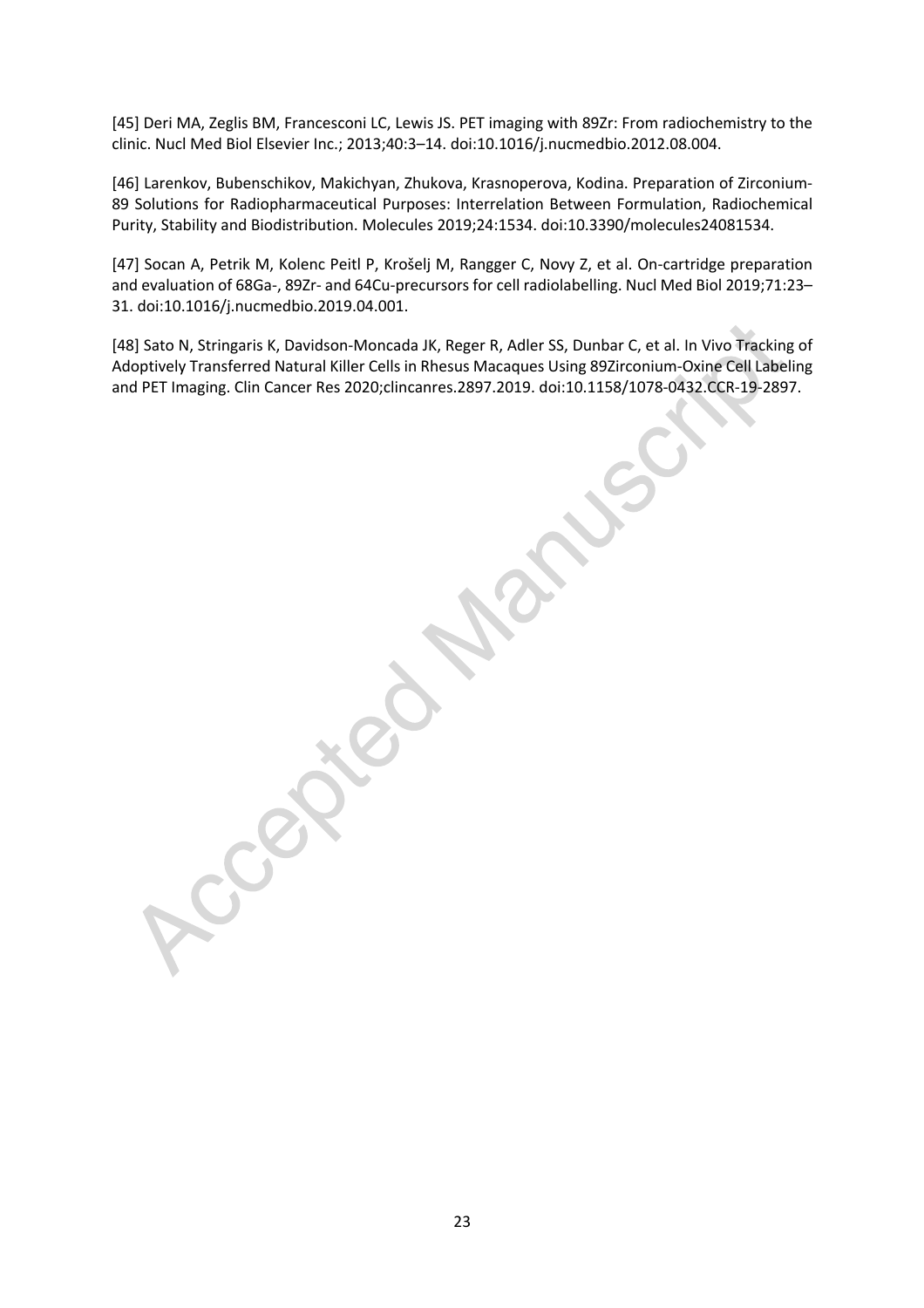#### **Figure legends**

**Figure 1: QC method for [ 89Zr]Zr-oxine.** Representative radiochromatograms of [ 89Zr]Zr-oxalate in the absence of oxine (a, b) and [<sup>89</sup>Zr]Zr-oxine (c, d), spotted on ITLC-SG strips (a, c) or Whatman no.1 paper (b, d), with 100% EtOAc as mobile phase.

Figure 2: formulation optimisation for [<sup>89</sup>Zr]Zr-oxine. (a,b) Recovery: percentage of [<sup>89</sup>Zr]Zr-oxine remaining in solution over time when formulated in HEPES buffer only and in presence of 5% EtOH or varying concentrations of polysorbate 80. Mean  $\pm$  SD of n = 3 separate experiments. (c) Yield of [<sup>89</sup>Zr]Zr-oxine over time in HEPES buffers (pH 7.9) containing NaOH (n = 5) or NaHCO<sub>3</sub> (n = 4), measured by radioTLC. (d) Stability: [<sup>89</sup>Zr]Zr-oxine as percentage of total <sup>89</sup>Zr activity in solution over 7 days, measured by radioTLC (n = 3), in original 100  $\mu$ L formulation or after 10-fold dilution with H<sub>2</sub>O. (e) Formation rate and radiochemical yield of [89Zr]Zr-oxine as a function of oxalate content and 89Zr decay. [<sup>89</sup>Zr]Zr-oxalate in 1 M oxalic acid (1.1-1.5 MBq/µL on day 0, approximately 4-5 days after production in the cyclotron) was added to 20 µL aliquots of kit formulation on day of reception (day 0) and 4 subsequent days. To keep total <sup>89</sup>Zr activity constant, increasing volumes of [<sup>89</sup>Zr]Zr-oxalate solution were added on each day, resulting in increasing concentrations of oxalate ions in the final product. Mean ± SD of n = 3 separate experiments.

**Figure 3: preparation and use of the kit formulation for [ 89Zr]Zr-oxine, [ 64Cu]Cu-oxine and [ 68Ga]Gaoxine.** 8-hydroxyquinoline is dissolved in water, followed by addition of HEPES and polysorbate 80 and pH adjustment to 7.9-8.0 with concentrated NaOH. This solution can be divided into single-use aliquots, *e.g.* one patient dose, and radiolabelled with commercial zirconium-89, copper-64 or gallium-68 as and when required. Alternatively, a central radiopharmacy facility could provide the radiolabelled product to the site performing the cell radiolabelling. The formulated [<sup>89</sup>Zr]Zr-oxine (or [<sup>64</sup>Cu]Cu-oxine/[<sup>68</sup>Ga]Ga-oxine) can be used to radiolabel various cell types, such as granulocytes or Tcells, without any further steps, for PET imaging.